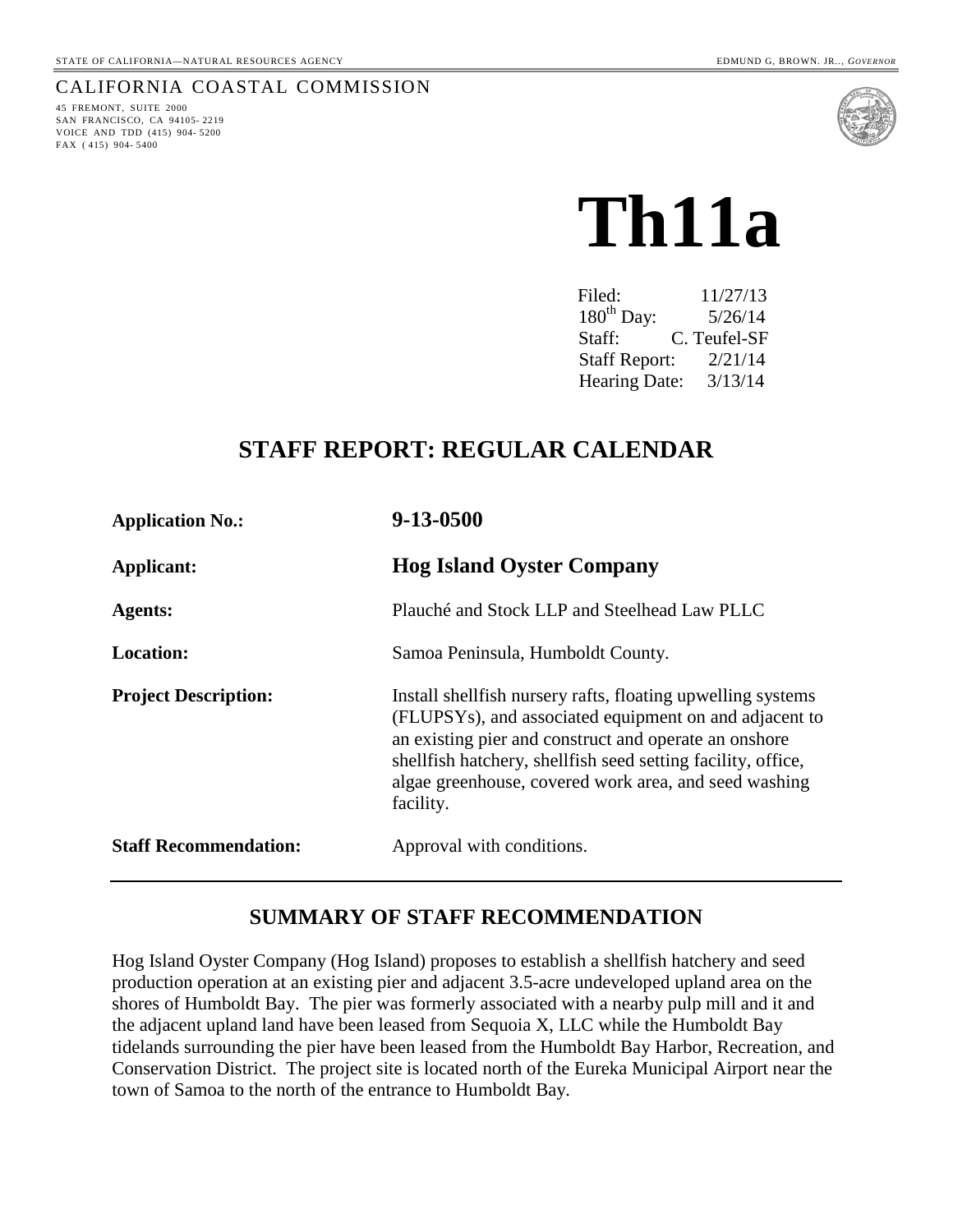The proposed operation would support shellfish spawning and seed cultivation operations – the process of generating free swimming oyster and clam larvae and growing them to between four and twelve millimeters in size. After reaching this size, the shellfish are known as seed and would be sold and transported to commercial aquaculture operations for further grow-out and harvest offsite. Hog Island proposes to grow up to 40 million Pacific oyster, Manila clam and Kumamoto oyster seeds for sale and to also generate shellfish larvae for use at Hog Island's aquaculture operations in Tomales Bay. The proposed shellfish hatchery and seed operations involve the following project elements: (1) a shellfish hatchery; (2) seed setting facility; (3) three nursery rafts; (4) six floating upwelling systems (FLUPSYs); (5) pier upgrades; (6) a seed wash facility; (7) seawater intake and discharge system; (8) septic system; (9) algae greenhouse; (10) covered work area; (11) an office; and (12) a parking area and access road. The hatchery, seed setting operation, storage tanks and office facility would be housed in a 6,400 to 7,200 square foot mariculture building proposed to be constructed on the 3.5-acre project site. The remaining onshore facilities – the covered work area, algae greenhouse, septic system, shellfish seed wash facility, parking, and access road – would also be constructed on site near the mariculture building, as shown in **Exhibit 1**.

The key Coastal Act issue of concern is the potential to adversely affect marine resources by (1) altering benthic, water column, and surface water habitat characteristics; (2) providing a source for potential disturbance, injury, and predation to marine wildlife; and (3) promoting the spread and dispersion of non-native marine organisms.

The Commission staff believes that with implementation of recommended **[Special Conditions](#page-4-0)  [1-5](#page-4-0)**, the project can be carried out consistent with the marine resource and water quality protection policies of the Coastal Act. **[Special Condition 1](#page-4-0)** would establish a permit term limit consistent with the current lease term for the project site, giving the Commission the opportunity to re-assess the coastal resource impacts of the operation after it has been functioning for approximately 10 years. In addition, **[Special Conditions 2](#page-4-0)**-**5** would further reduce potential marine resource impacts by: (1) reducing the potential release of invasive species into Humboldt Bay during maintenance cleaning; (2) requiring the installation of passive wildlife exclusion devices if colonization of the rafts by marine mammals or seabirds begins to occur; and (3) requiring the design of the wash water intake system to reflect current standards established to minimize the entrainment and impingement effects.

Commission staff recommends that the Commission **APPROVE** coastal development permit application 9-13-0500, as conditioned.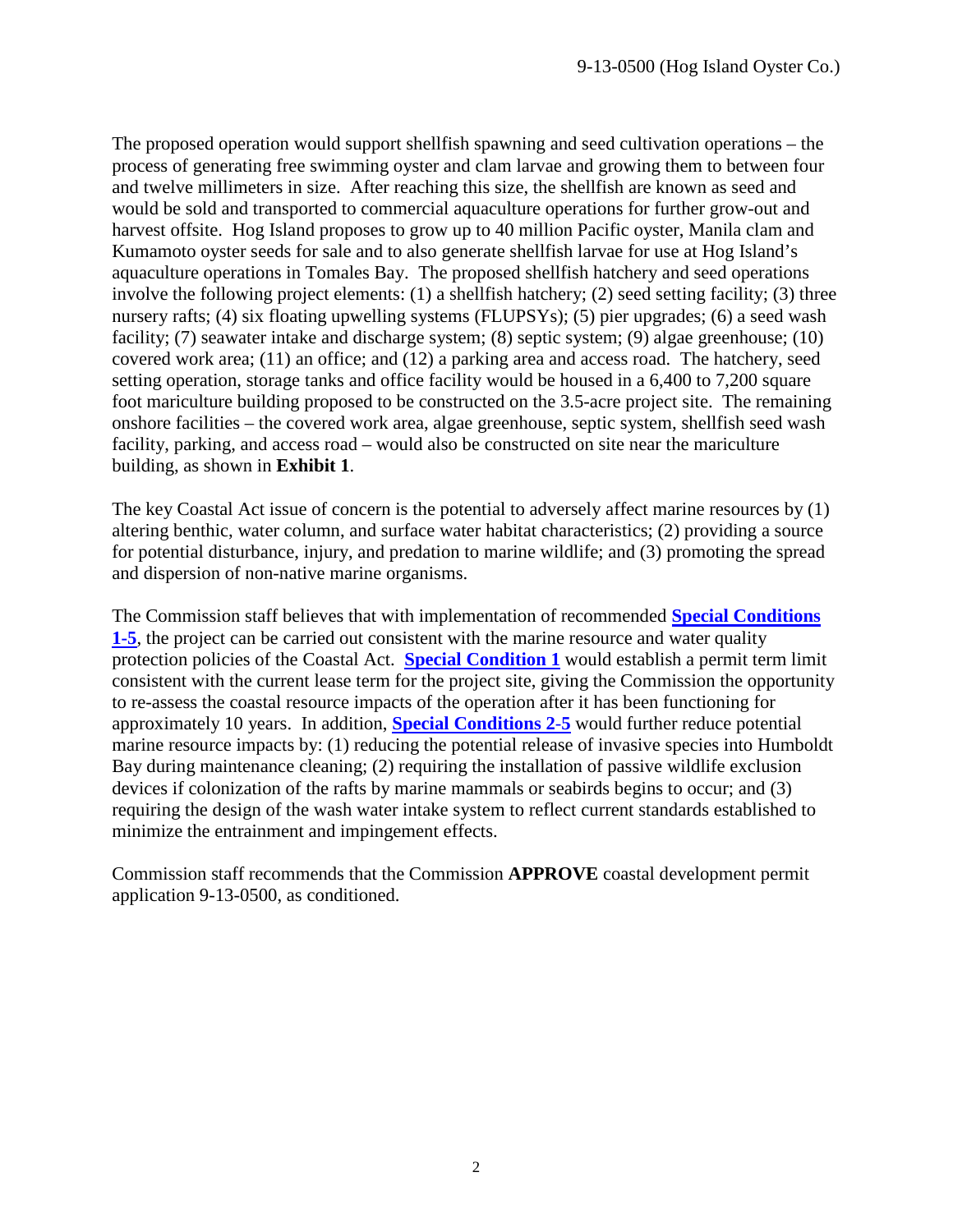# **TABLE OF CONTENTS**

## **APPENDICES**

Appendix A – [Substantive File Documents](#page-23-0)

## **EXHIBITS**

Exhibit 1 – [Project Location and Site Configuration](#page-26-0) Exhibit 2 – [Nursery Raft and FLUPSY Design](#page-27-0)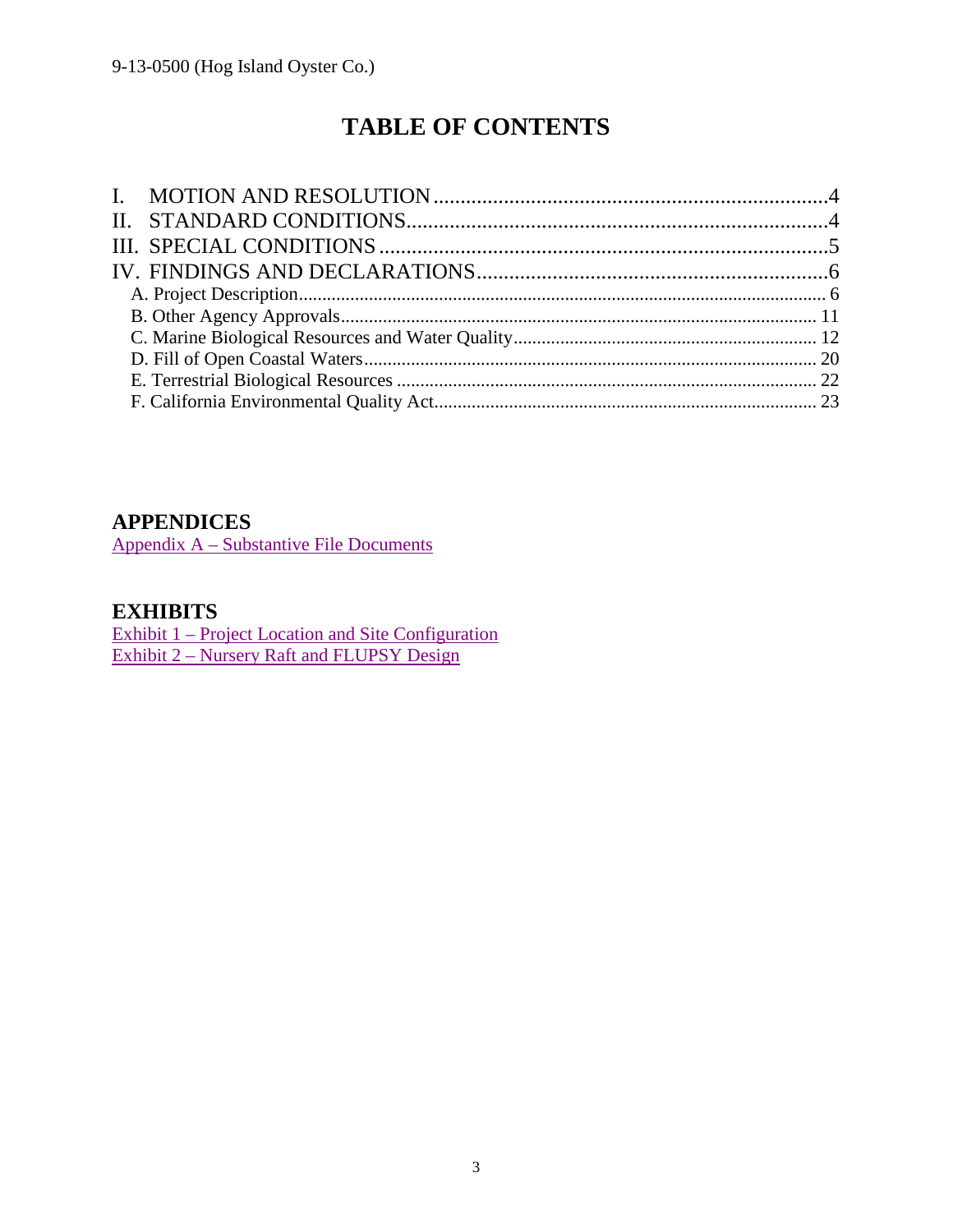# <span id="page-3-0"></span>**I. MOTION AND RESOLUTION**

#### **Motion:**

*I move that the Commission approve Coastal Development Permit 9-13-0500 subject to conditions set forth in the staff recommendation specified below.*

Staff recommends a **YES** vote on the foregoing motion. Passage of this motion will result in approval of the permit as conditioned and adoption of the following resolution and findings. The motion passes only by affirmative vote of a majority of Commissioners present.

#### **Resolution:**

*The Commission hereby approves the Coastal Development Permit 9-13-0500 for the proposed project and adopts the findings set forth below on grounds that the development as conditioned will be in conformity with the policies of Chapter 3 of the Coastal Act. Approval of the permit complies with the California Environmental Quality Act because either 1) feasible mitigation measures and/or alternatives have been incorporated to substantially lessen any significant adverse effects of the development on the environment, or 2) there are no further feasible mitigation measures or alternatives that would substantially lessen any significant adverse impacts of the development on the environment.*

# <span id="page-3-1"></span>**II. STANDARD CONDITIONS**

- **1. Notice of Receipt and Acknowledgment**. The permit is not valid and development shall not commence until a copy of the permit, signed by SCE or authorized agent, acknowledging receipt of the permit and acceptance of the terms and conditions, is returned to the Commission office.
- **2. Expiration**. If development has not commenced, the permit will expire two years from the date on which the Commission voted on the application. Development shall be pursued in a diligent manner and completed in a reasonable period of time. Application for extension of the permit must be made prior to the expiration date.
- **3. Interpretation**. Any questions of intent of interpretation of any condition will be resolved by the Executive Director or the Commission.
- **4. Assignment**. The permit may be assigned to any qualified person, provided assignee files with the Commission an affidavit accepting all terms and conditions of the permit.
- **5. Terms and Conditions Run with the Land**. These terms and conditions shall be perpetual, and it is the intention of the Commission and SCE to bind all future owners and possessors of the subject property to the terms and conditions.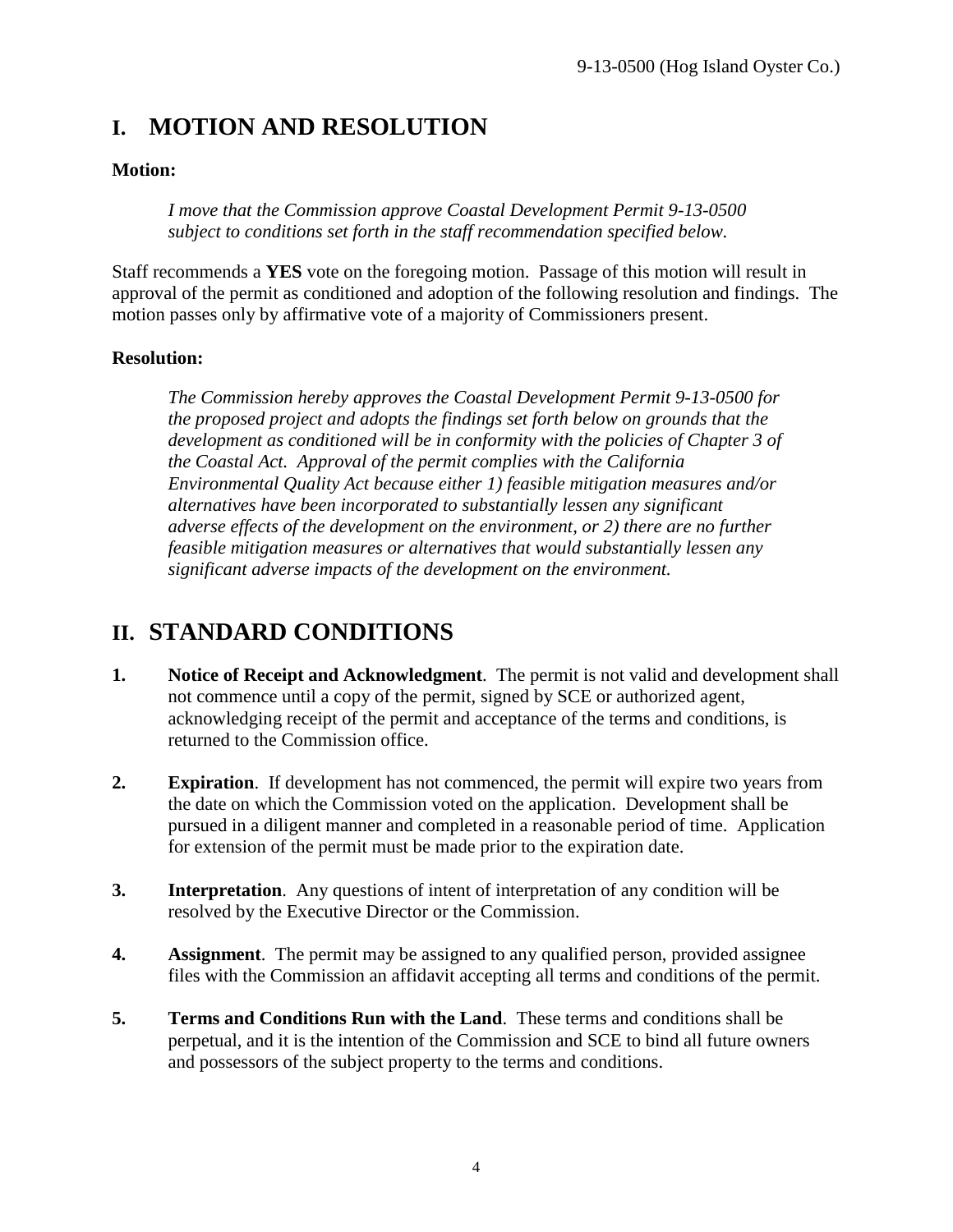# <span id="page-4-1"></span>**III. SPECIAL CONDITIONS**

- **1. Permit Term Limit.** The permit shall expire on November 1, 2023, which is the date on which the current Humboldt Bay Harbor, Recreation, and Conservation District Lease expires. If this lease is extended or a new lease is issued by the Humboldt Bay Harbor, Recreation, and Conservation District, Hog Island may apply to the Commission for a permit amendment to extend the term of this permit.
- <span id="page-4-0"></span>**2. Maintenance Cleaning.** All maintenance cleaning operations of the raft hulls, raft floats, and well infrastructure (not including floating upwelling system bins) shall be carried out onshore. All biofouling organisms and biological materials removed during these cleaning operations shall be collected and disposed of at an appropriate upland facility. Regular scraping of the floating upwelling system channels can occur on the rafts, provided that all biofouling organisms and biological materials are contained using tarps and/or screens. No discharge of untreated wash water or biofouling materials into Humboldt Bay shall occur during maintenance cleaning operations.
- <span id="page-4-3"></span>**3. Marine Wildlife.** If any marine mammals or more than ten pelicans and/or cormorants at any one time are observed on one of the nursery rafts or FLUPSYs for more than two weeks, Hog Island Oyster Company shall within 10 days notify the Executive Director and within 30 days of such notification to the Executive Director submit, for review and approval, a plan to install passive deterrent devices (such as exclusionary fencing or netting) to prevent future use of the rafts or FLUPSYs by marine mammals or seabirds. Hog Island Oyster Company shall install the passive deterrent devices and maintain them as approved by the Executive Director.
- <span id="page-4-4"></span>**4. Intake System Design.** All intake systems shall be designed with a screened intake with mesh openings of no more than 3/32 inches and a maximum intake water velocity of 0.33 feet per second.
- <span id="page-4-2"></span>**5. Non-native Species Management.** Hog Island Oyster Company shall: (1) use screens during washdown of Manila clam seed and equipment to contain all clams regardless of size and prevent seed from falling into the bay; (2) remove all Manila clam seed from the nursery raft and FLUPSY system prior to reaching 12 millimeters shell size, at which size they are not sexually mature; and (3) not discard culled shellfish into Humboldt Bay.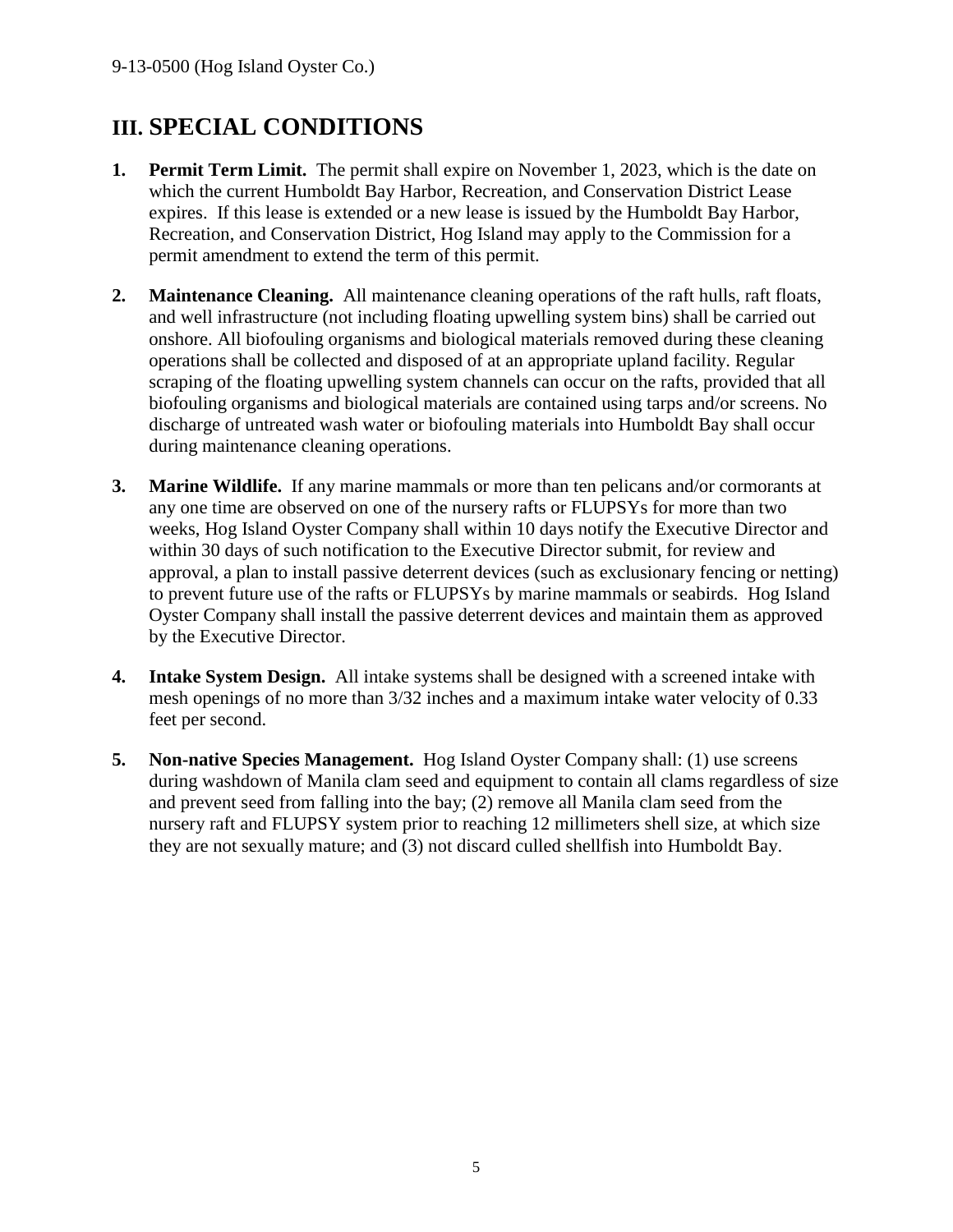# <span id="page-5-0"></span>**IV. FINDINGS AND DECLARATIONS**

# <span id="page-5-1"></span>**A. Project Description**

Hog Island Oyster Company (Hog Island) proposes to develop a new shellfish hatchery and seed production operation on and around an existing industrial pier in Humboldt Bay (see **Exhibit 1**). The operation would focus on three non-native shellfish species common to shellfish aquaculture, the Manila clam (*Venerupis (Ruditapes) philippinarum*), Pacific oyster (*Crassostrea gigas*) and Kumamoto oyster (*Crassostrea sikamea*). The project would be located on an undeveloped 3.5-acre parcel and adjacent pier and tidelands on the Samoa Peninsula, near the Eureka Municipal Airport and west of the entrance channel of Humboldt Bay. The pier and adjacent upland area is owned by Sequoia X, LLC and the pier was formerly associated with a pulp mill facility located south of the site. The tidelands around the pier are owned by the Humboldt Bay Harbor, Recreation and Conservation District (District). The District has issued a ten-year lease to Hog Island for use of the tidelands until November of 2023. Sequoia X LLC also issued a ten year lease to Hog Island in 2013 for use of the pier and upland parcel.

A shellfish hatchery is a facility used to breed adult shellfish in order to generate large numbers of larvae that can be grown to larger sizes or transported and sold to aquaculture operations offsite. Shellfish seed production is the process whereby free-swimming shellfish larvae are made to settle out of the water onto small shell fragments and grown into larger juvenile organisms that can then be provided to an aquaculture operation for further cultivation and harvest. Hog Island proposes to both generate free-swimming oyster and clam larvae and grow them to seed of between four and twelve millimeters in size. Both larvae and seed would be collected and prepared for sale and shipping to offsite commercial aquaculture facilities. The proposed shellfish hatchery and seed production operations involve the following project elements: (1) a shellfish hatchery; (2) seed setting facility; (3) three nursery rafts; (4) six floating upwelling systems (FLUPSYs); (5) pier upgrades; (6) a seed wash facility; (7) seawater intake and discharge system; (8) septic system; (9) algae greenhouse; (10) covered work area; (11) an office; and (12) a parking area and access road. The hatchery, seed setting operation, storage tanks and office facility would be housed in a 6,400 to 7,200 square foot mariculture building proposed to be constructed on site. The remaining onshore facilities – covered work area, algae greenhouse, septic system, shellfish seed wash facility, parking area, and access road – would be constructed on the 3.5 acre project site, as shown in **Exhibit 1**.

#### **Mariculture Building**

The mariculture building would be a one story structure approximately 6,400 to 7,200-square feet in area and 30 feet in height constructed over a concrete slab and would include the hatchery, seed setting facility, wet storage tanks, and office areas. Installation of the concrete slab would require the excavation of approximately 720 cubic yards of soil. Seawater from Humboldt Bay would be provided to the mariculture building on a continuous basis through a four-inch intake pipe that would be installed on the existing pier and attached to two-six inch screened intake pipes. This water would be heated and supplied to hatchery, seed setting, and storage facilities before being discharged back to Humboldt Bay through a 12-inch discharge line (also attached to the pier). Approximately 23,000-gallons of water per day would be withdrawn from Humboldt Bay and later discharged to service the mariculture building and microalgae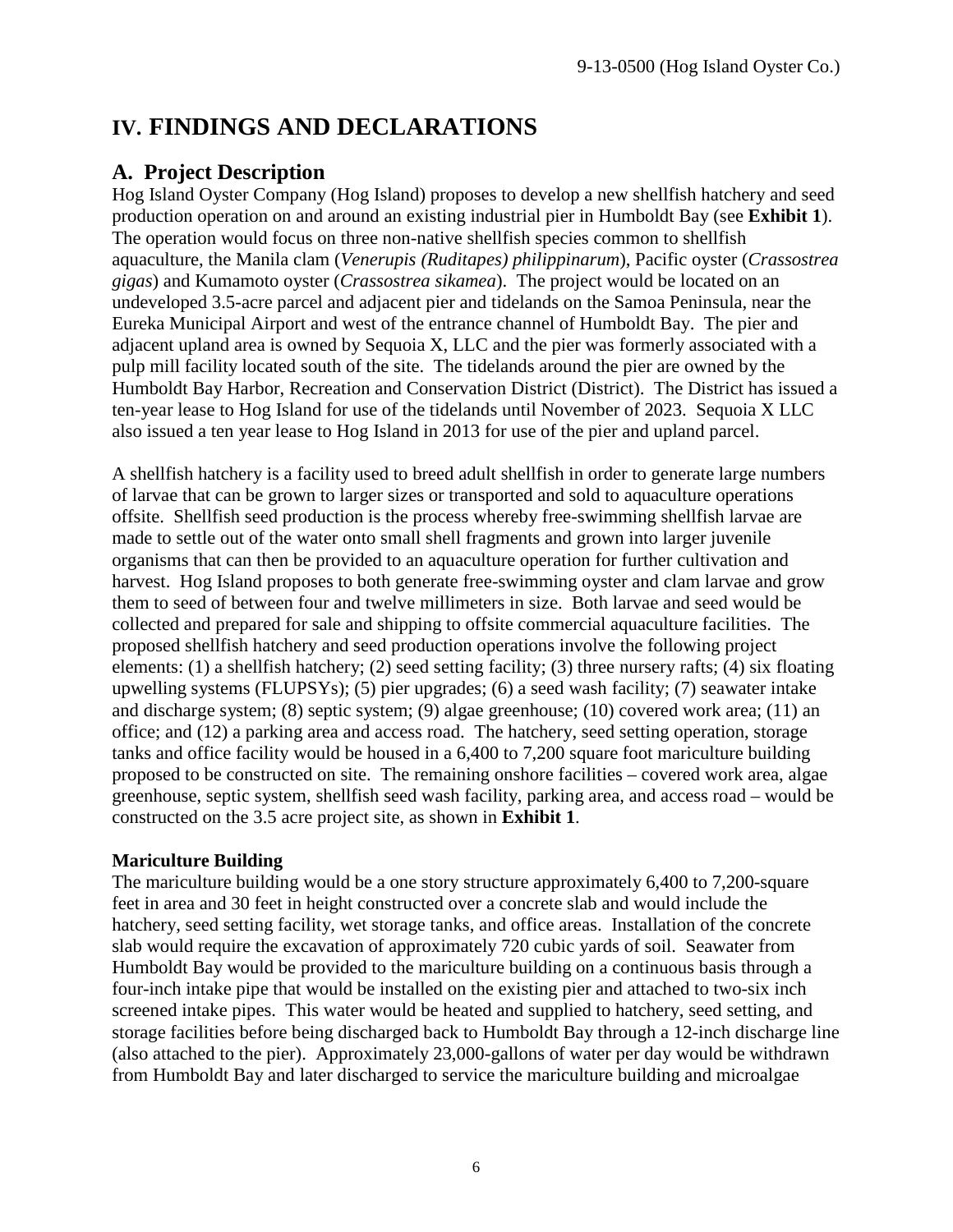greenhouse. As shown in **Exhibit 1**, the mariculture building would be constructed on a portion of the 3.5-acre undeveloped upland site near the base of the existing pier.

#### *Shellfish Hatchery Facility*

The shellfish hatchery would be installed inside the mariculture building and be comprised of a series of tanks, filters, water heaters, pumps, and associated plumbing used to spawn, feed, and grow shellfish larvae. The hatchery would include a microalgae growing area (to be used as food for the shellfish larvae), a broodstock conditioning area for the adult shellfish used to produce larvae, and a larvae culture area for growing the larvae to larger sizes. These areas would be supplied with seawater from Humboldt Bay through the mariculture building's water supply system and used water would be discharged into the bay through a discharge system. The discharged seawater from the shellfish hatchery would contain small amounts of surplus algae, shellfish feces, and pseudofeces. Any bleach (sodium hypochlorite) used during periodic sterilization procedures of hatchery tanks would be pH neutralized using sodium thiosulfate prior to discharge.

#### *Seed Setting Facility*

The seed setting facility would also be installed inside the mariculture building and would produce shellfish seed from the free-swimming larvae produced by the shellfish hatchery. Shellfish seed is considered to be set when the larvae settle out of the water and attach themselves to a hard surface for further growth and development. Typically, this attachment surface is "spat" - small pieces of oyster shell approximately 0.2 to 0.3 millimeters in size. Construction of the seed setting facility in the mariculture building would include installation of holding tanks, a water filtration and heating system and water supply lines. Water for the seed setting facility would be provided by the supply line connecting Humboldt Bay to the mariculture building and discharge would occur through the mariculture building's combined discharge line that would terminate in Humboldt Bay.

#### *Wet Storage Tanks*

Two to four 800-gallon storage tanks would also be installed in the mariculture building for use in storing adult-sized shellfish for sale and transport offsite. These tanks would be filled with water from Humboldt Bay that would be replaced on approximately one-week intervals when in use. The water would be supplied and discharged through the mariculture building's intake and discharge lines.

#### *Offices*

The mariculture building would also be used as an office facility for up to eight employees of Hog Island. In addition to work spaces, a bathroom, break room, and storage areas are also proposed to be constructed.

#### **Algae Greenhouse**

In addition to the mariculture building, an approximately 30-foot high, 1,200-square foot greenhouse would also be constructed on the 3.5-acre onshore parcel. This greenhouse would contain a series of tanks totaling about 10,000-gallons that would be used for the cultivation of microalgae (phytoplankton) that would be used as feed for the shellfish and shellfish larvae in the hatchery and seed setting facilities. The greenhouse would be supplied with water from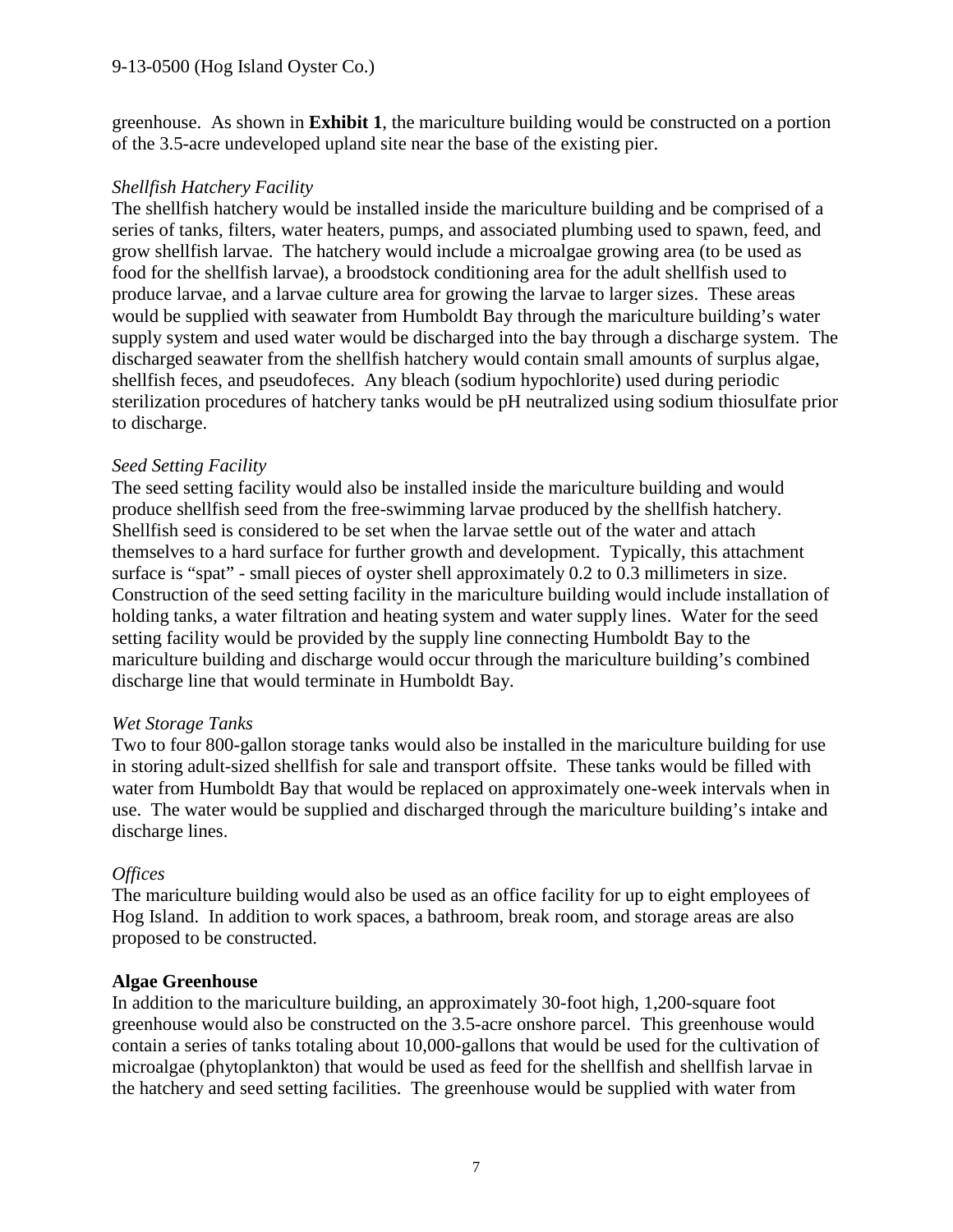Humboldt Bay through the same seawater intake system used for the mariculture building and used water would be discharged back into the bay through the discharge system. Six species of microalgae sourced from stocks used at other hatchery facilities on the west coast would be cultivated: *Isochrysis sp.*, *Isochrysis galbana, Pavlova lutheri, Thalassiosira pseudonana, Chaetoceros muelleri* and *Chaetoceros calcitrans*. Cultivation of these species would require small quantities of vitamins, minerals, and metals to be added to the seawater tanks in which they would be grown. While these compounds would be consumed by the algae during growth, trace amounts may be present in the used water after it passes through the microalgae cultivation system. Prior to discharge into Humboldt Bay, this water would pass into a seaweed cultivation system proposed to be used to grow two species of edible seaweed for sale and use in restaurants. These seaweed would be from the genus *Gracilaria* and *Fucus* but specific species have not yet been selected.

#### **Covered Work Area**

Adjacent to the mariculture building, a covered concrete slab work area would also be constructed. This area would be approximately 1,500-square feet in size and would be open sided with a roof at a height to approximately 30-feet. The work area would be used for sorting and rinsing shellfish seed and preparing shipments for transport. The work area would include electric powered sorting machines and a seawater rinse system supplied with Humboldt Bay water from the same intake system that would be installed on the existing pier to provide the mariculture building and greenhouse with seawater. The concrete slab would include a drain system that would remove large particulate matter from the waste water prior to its discharge back into Humboldt Bay.

#### **Seed Wash System**

A seed wash system would also be constructed onshore near the greenhouse and mariculture building and would be used to clean and disinfect shellfish seed produced at the site to the level necessary to allow for transport out-of-state. The seed wash system would be comprised of a 2,000-gallon freshwater tank and 3,000-gallon capacity sloped slab sump system that would capture the hypochloride treated wash water used in the wash process. This water would be treated to neutralize the hypochlorite solution and would be discharged into an onsite septic system that is also proposed to be constructed on the 3.5–acre onshore parcel. Municipal fresh water would be transported to the site for this process and an average of 4,000 to 6,000-gallons per week would be used and discharged. Installation of the concrete slab sump system and wash area would require approximately 20 cubic yards of excavation.

#### **Septic System**

Hog Island proposes to construct and operate a 1,500-gallon per day capacity septic system to process the domestic wastewater generated by the onsite employees and office facility in the mariculture building as well as the wash water produced by the seed wash system. The septic system would include seven 500 to 2,000-gallon underground tanks as well as a leachfield and would be approximately 6,000-square feet in area. The septic tanks would be installed adjacent to the mariculture building and the leachfield would be constructed near the inland boundary of the 3.5-acre project site, approximately 480-feet from the shoreline of Humboldt Bay.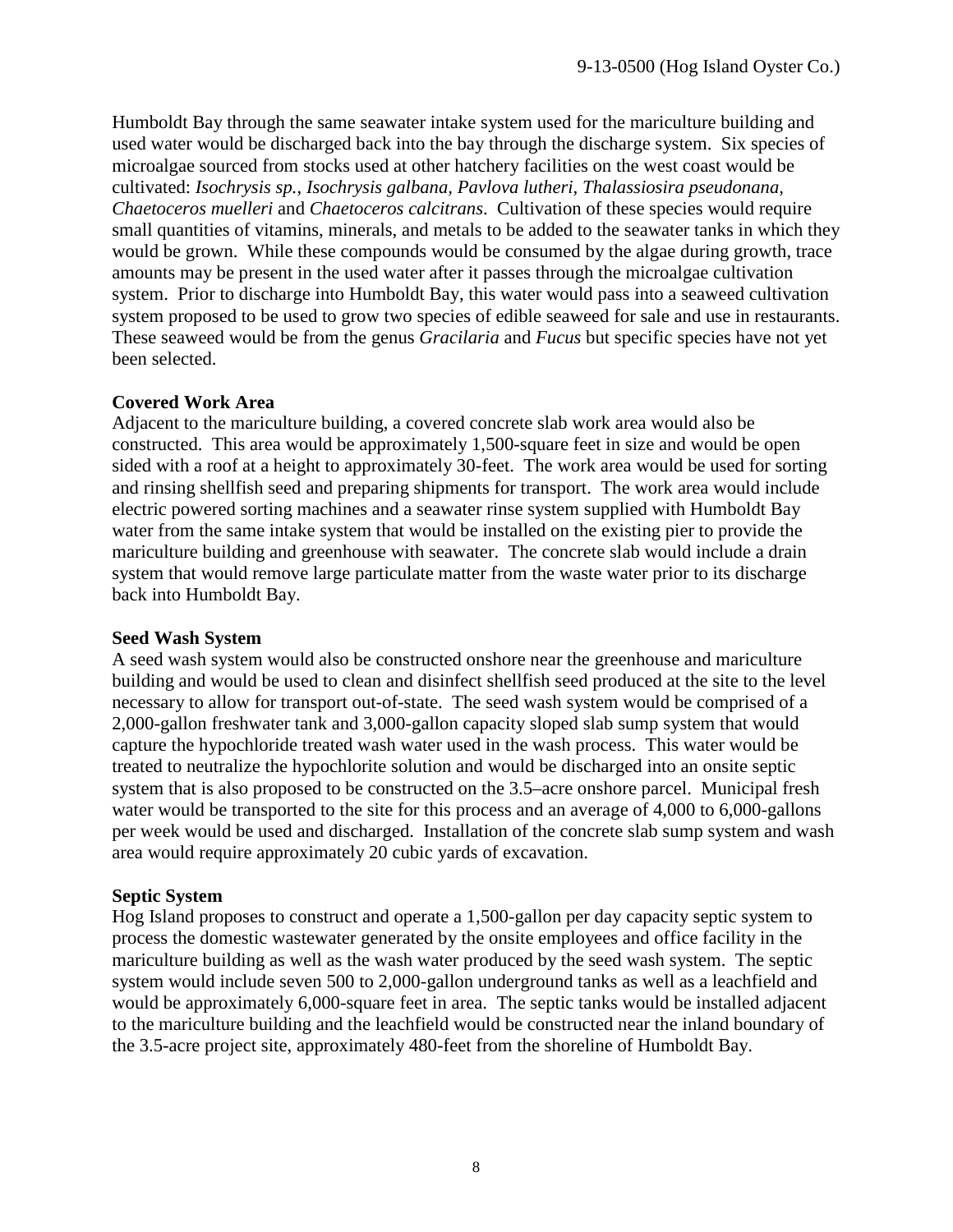#### **Seawater Intake and Discharge System**

Seawater would be removed from Humboldt Bay and provided to the mariculture building, algae greenhouse, and covered work area through two 4 to 6-inch diameter pipes that would be installed on the lower side of the existing pier. These pipes would extend four to five-feet below the water surface and terminate in stainless steel screened intakes with a screen size of 3/32-inch. Two 10-horespower pumps would be used to withdraw seawater from the bay and the maximum intake velocity is proposed to be 0.4 feet-per-second. Approximately 75,000 gallons of water per day would be removed from Humboldt Bay by this system.

Once used in the onshore operations (hatchery, seed setting facility, greenhouse, and covered work area), seawater is proposed to be combined and discharged into settling basins that would be installed in a concrete slab adjacent to the mariculture building. These settling basins would allow sediments and materials in the water to settle out and be collected before the water passes into a 12-inch diameter discharge pipe that would be installed on the underside of the existing pier. This pipe would continue to the end of the pier and extend to a screened discharge point that would be located in the water column approximately four feet from the bottom of the bay. A total of approximately 75,000-gallons of water would be discharged through this system per day.

All intake and discharge pipes would be installed below ground between the mariculture building and pier.

#### **Access Road and Parking**

An abandoned dirt road currently exists on the project site that connects the pier to a more established road that crosses parallel to the shoreline near the inland edge of the site. Hog Island proposes to carry out a small amount of grading on this abandoned road and to install gravel on it to bring it back into service. In addition, Hog Island proposes to grade and gravel a six-vehicle parking area adjacent to this road on the inland side of the mariculture building, as shown in **Exhibit 1**. Hog Island estimates that vehicle traffic on the access road and adjoining streets of the Samoa Peninsula would be approximately 96 per week – 88 per week for the eight employees that would work on site and eight per week for shipments and deliveries.

#### **Pier Upgrades**

Hog Island proposes to install a gangway and crane on the existing pier to support the shellfish nursery facility that would be placed in the water next to the pier. The gangway would be made from aluminum and would measure 40-feet long by 5-feet wide. This gangway would be attached to the existing pier and supported by floats and installation would not require pile driving or the placement of anchors. The crane would be a 2,000-pound capacity electric powered device and would be attached to the pier decking with bolts and guy-wires. The crane would allow shellfish seed laden totes and baskets to be loaded and unloaded from the nursery rafts. Transport of these baskets and totes to and from the onshore facilities would be carried out with an electric powered forklift.

#### **Nursery Rafts and FLUPSYs**

The nursery rafts and floating upwelling raft systems (FLUPSYs) would be placed in Humboldt Bay as a joined floating structure (approximately 16,500 square feet) connected to the existing pier by way of the 40-foot long floating gangway. These rafts would allow the shellfish seed to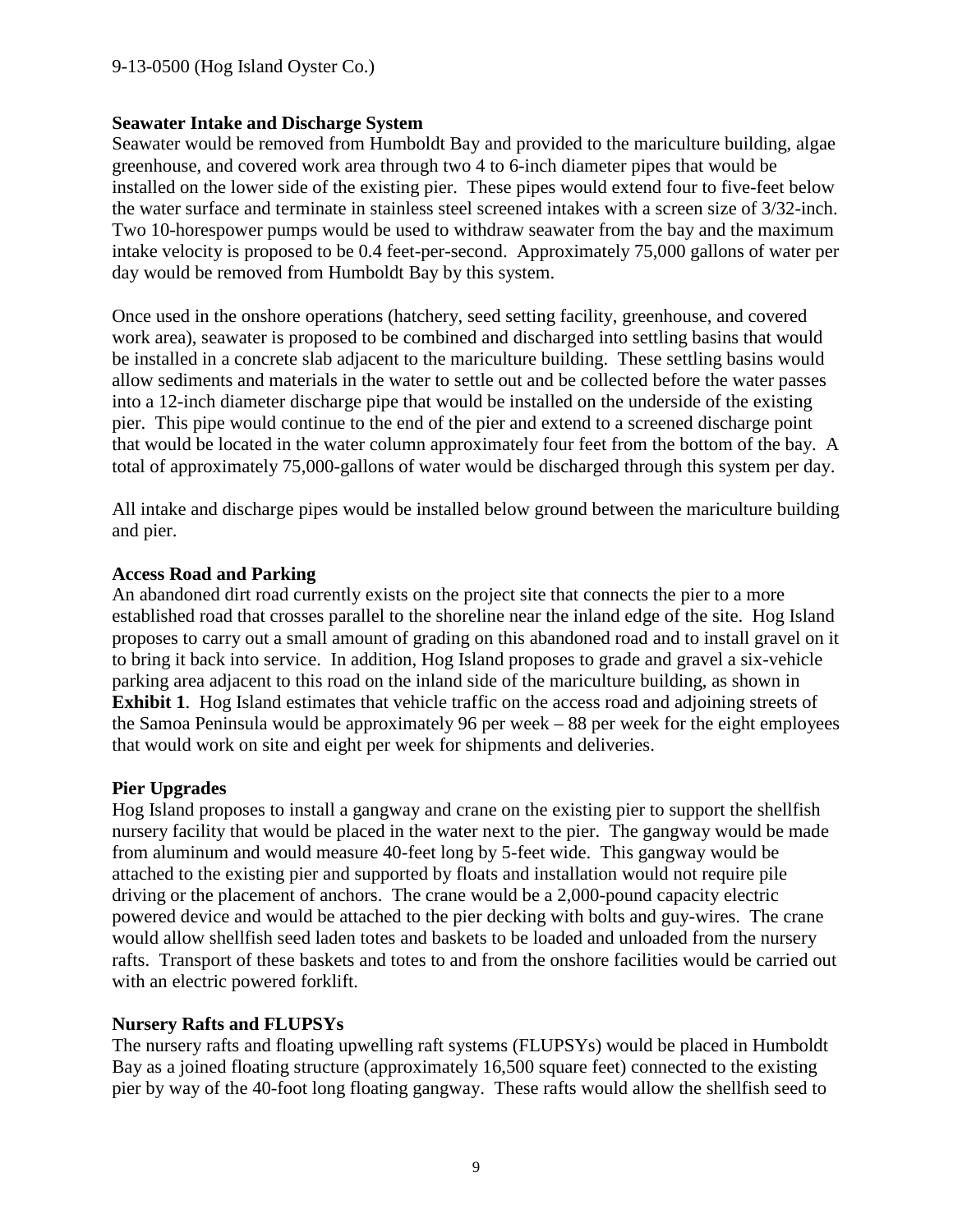be submerged in the waters of Humboldt Bay during grow-out. Diagrams of these structures are provided in **Exhibit 2**.

Three nursery rafts, each 50-feet long by 30-feet wide by 2-feet deep, would be installed adjacent to the pier on the north side and held in place with mooring lines and chains attached to the pier as well as 500-pound anchors. Three anchors would be used for the array of three nursery rafts. The nursery rafts would receive seed (ranging in size from 0.3 to 0.4 millimeters) from the seed setting facility and hold it until it grows enough to be transferred to the FLUPSYs for further growth. Each nursery raft would be designed with grated decking, a holding tank, upwelling tanks, and associated equipment such as intake and circulation pumps. The pumps would draw seawater from below the rafts through a screened intake pipe and feed it to the holding tank, where it would be collected and passed to the upwelling tanks by way of a single pass gravity fed system.

Forty upwelling tanks would be included on each nursery raft and the small oyster and clam seed would be held within each tank in mesh trays. Once seed is set in the seed setting facility located on the pier, it would be transferred to mesh trays and relocated onto the upwelling and nursery rafts for further grow-out.

Hog Island also proposes to install a row of six FLUPSY units adjacent to the nursery rafts. FLUPSYs are used to quickly grow shellfish seed to the size needed for sale offsite to shellfish aquaculture farms. A FLUPSY is an in-water floating structure designed to upwell nutrient rich water through upwelling bins to provide a consistent source of nutrients to growing shellfish. The FLUPSYs would be moored by chain and line to the existing pier and six 500-pound anchors and would be comprised of aluminum with plastic wrapped floats for floatation and a submerged trough with a paddle wheel or propeller (as shown in **Exhibit 2**). The trough would be surrounded by open wells containing upwelling bins with shellfish. The FLUPSY would operate by using the paddle wheel or propeller to move water out of the trough; in order for the trough to refill, water would need to pass through the upwelling bins containing shellfish seed. The bottom of the upwelling bins are a 1.2 to 1.8 mm mesh screen, which allows water to come up through the upwelling bin and exit the bin at the top. Each FLUPSY would be approximately 25-feet wide, 80-feet long and would extend to about 5 feet below the water surface. Each FLUPSY would hold approximately 30 upwelling bins.

Shellfish seed would be placed in the FLUPSYs from the nursery rafts when it is approximately 2 to 2.8-mm in size and removed when it reaches approximately 7 to 19-mm in size. After removal from the FLUPSYs the seed would be washed at the onshore facility and shipped in a refrigerated truck to various offsite locations for further grow-out.

Hog Island would carry out daily maintenance activities on the FLUPSY rafts, including sorting and grading the shellfish seed with a vibrating screener and pressure washing the upwelling bins with seawater pumped from Humboldt Bay to prevent the establishment of fouling organisms.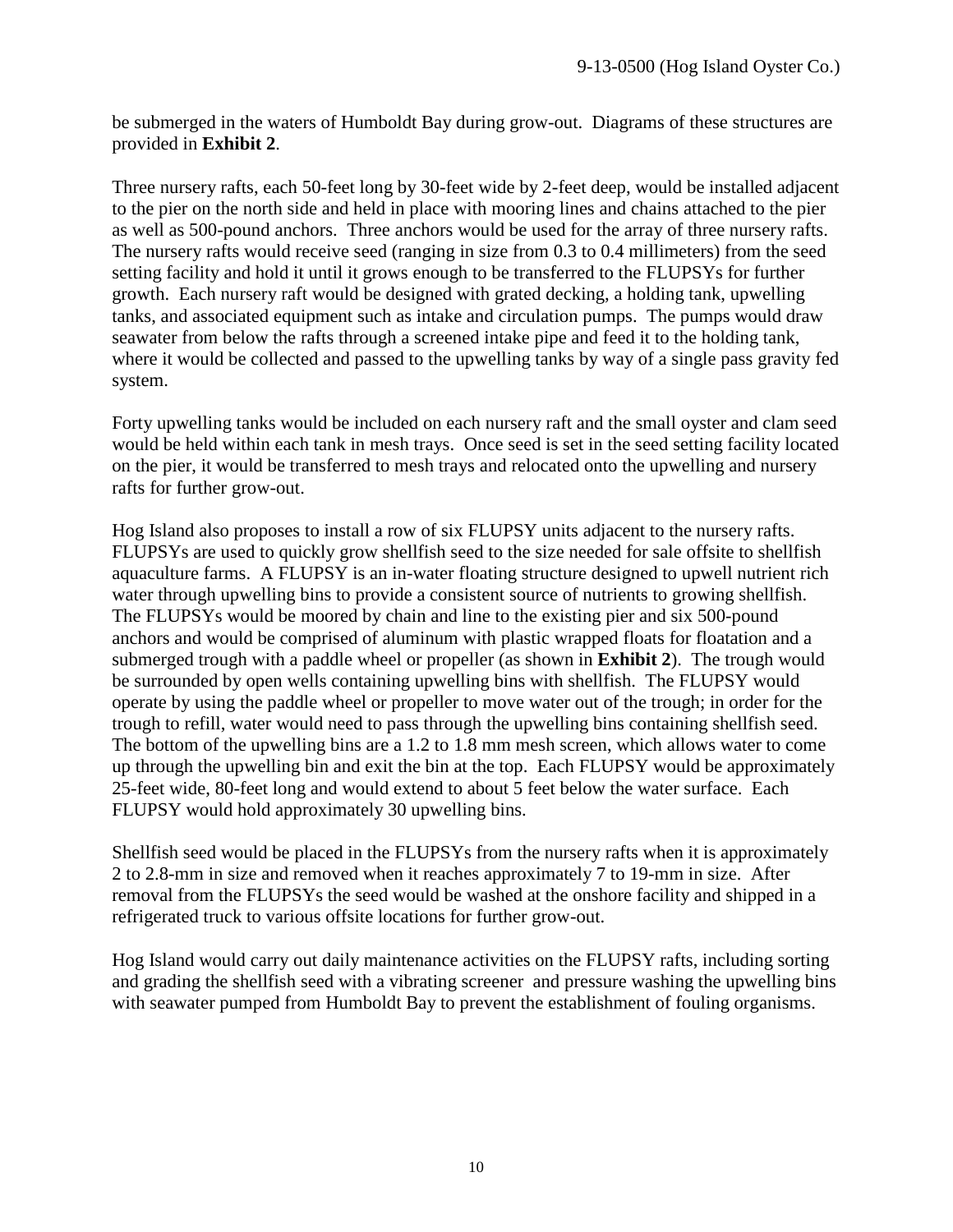# <span id="page-10-0"></span>**B. Other Agency Approvals**

#### **Humboldt Bay Harbor, Recreation, and Conservation District**

The Humboldt Bay Harbor, Recreation and Conservation District issued a lease to Hog Island for use of the submerged tidelands of Humboldt Bay located adjacent to the existing pier. This lease was issued on October 10, 2013, and will expire on November 1, 2023. The Harbor District served as lead agency under the California Environmental Quality Act and on July 11, 2013, certified a Mitigated Negative Declaration (MND) for the proposed project.

#### **County of Humboldt**

Coastal Act Section 30601.3 provides the Commission with the authority to act upon a consolidated permit for proposed projects that require a coastal development permit from both a local government with a certified local coastal program (LCP) and the Commission. This authority is triggered if the applicant, local government and Executive Director (or Commission) consent to consolidate the permit. For the proposed project, certain activities, including construction and operation of onshore facilities, would take place within the jurisdiction of the Humboldt Bay Area Plan portion of the Humboldt County Local Coastal Program. In October of 2013, the County of Humboldt, with the consent of the applicant and Executive Director, agreed to consolidate permit action for aspects of the proposed work that would be carried out in Humboldt County's LCP jurisdiction with aspects that would be carried out within the Commission's retained jurisdiction, consistent with Coastal Act Section 30601.3.

#### **U.S. Army Corps of Engineers**

The U.S. Army Corps of Engineers (ACOE) has regulatory authority over the proposed project under Section 10 of the Rivers and Harbors Act of 1899 (33 U.S.C. 1344) and Section 404 of the Clean Water Act. Section 10 of the Rivers and Harbors Act regulates structures or work in navigable waters of the United States. Section 404 of the Clean Water Act regulates fill or discharge of materials into waters and ocean waters.

The ACOE is considering authorizing the proposed project pursuant to Nationwide Permit 48 (for installation of aquaculture equipment). Pursuant to Section  $307(c)(3)(A)$  of the Coastal Zone Management Act (CZMA), any applicant for a required federal permit to conduct an activity affecting any land or water use or natural resource in the coastal zone must obtain the Commission's concurrence in a certification to the permitting agency that the project will be conducted consistent with California's approved coastal management program. The subject coastal development permit (9-13-0500) will serve as Commission review of the project under the CZMA.

#### **California Department of Fish and Game**

Hog Island's aquaculture operations are required to be registered annually with the California Department of Fish and Game. Hog Island has a valid registration for 2014. In addition, the California Department of Fish and Game reviewed and provided comments on the draft Mitigated Negative Declaration for the project.

#### **California Regional Water Quality Control Board**

The North Coast Regional Water Quality Control Board determined that Hog Island's proposed operations do not require a certification under Section 401 of the Clean Water Act (33 USC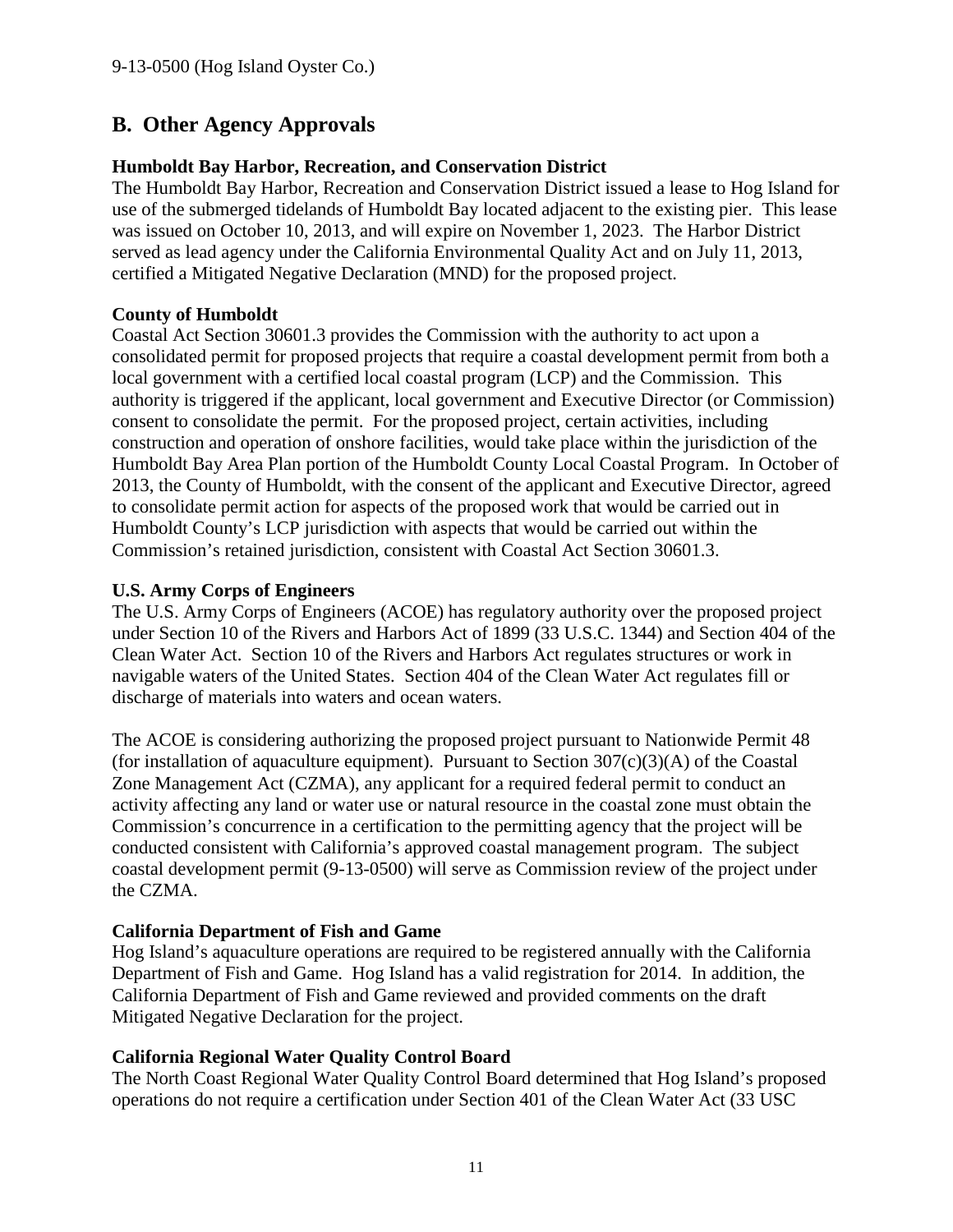1341). However, Hog Island has submitted an application to the North Coast Regional Water Quality Control Board (Water Board) for a waste discharge permit to authorize the proposed discharge of seed wash water and domestic sewage to the proposed septic system. The Water Board anticipates completing its review of this permit application in early 2014.

#### **National Marine Fisheries Service**

The National Marine Fisheries Service (NMFS) received a request from the ACOE to initiate informal consultation pursuant to Section 7(a)(2) of the Endangered Species Act and on essential fish habitat for species managed under the Pacific Coast Salmon, Pacific Coast Groundfish, and Coastal Pelagics Fishery Management Plans pursuant to Section 305(b) of the Magnuson-Stevens Fishery Conservation and Management Act. NMFS is currently carrying out this consultation.

## <span id="page-11-0"></span>**C. Marine Biological Resources and Water Quality**

Section 30230 of the Coastal Act states:

*Marine resources shall be maintained, enhanced, and where feasible, restored. Special protection shall be given to areas and species of special biological or economic significance. Uses of the marine environment shall be carried out in a manner that will sustain the biological productivity of coastal waters and that will maintain healthy populations of all species of marine organisms adequate for long-term commercial, recreational, scientific, and educational purposes.*

Section 30231 of the Coastal Act states:

*The biological productivity and the quality of coastal waters, streams, wetlands, estuaries, and lakes appropriate to maintain optimum populations of marine organisms and for the protection of human health shall be maintained and, where feasible, restored through, among other means, minimizing adverse effects of waste water discharges and entrainment, controlling runoff, preventing depletion of ground water supplies and substantial interference with surface water flow, encouraging waste water reclamation, maintaining natural vegetation buffer areas that protect riparian habitats, and minimizing alteration of natural streams.*

The proposed installation and operation of a 16,500 square foot floating shellfish cultivation structure, operation of an onshore shellfish nursery, seed setting facility, algae greenhouse and onshore shellfish seed washing facility has the potential to adversely affect marine resources, water quality, and the biological productivity of coastal waters in Humboldt Bay by potentially causing adverse impacts to benthic and water column habitat, longfin smelt, listed salmonids, marine birds, and marine mammals.

#### **Benthic Habitat**

Based on information available from nearby sites, the benthic habitat at the site is expected to be comprised of fine sands and silts that support a variety of invertebrate species including polychaete worms, mollusks, and crustaceans (Barnhart et al. 1992). No eelgrass or other submerged aquatic vegetation is present within the proposed footprint of the nursery rafts and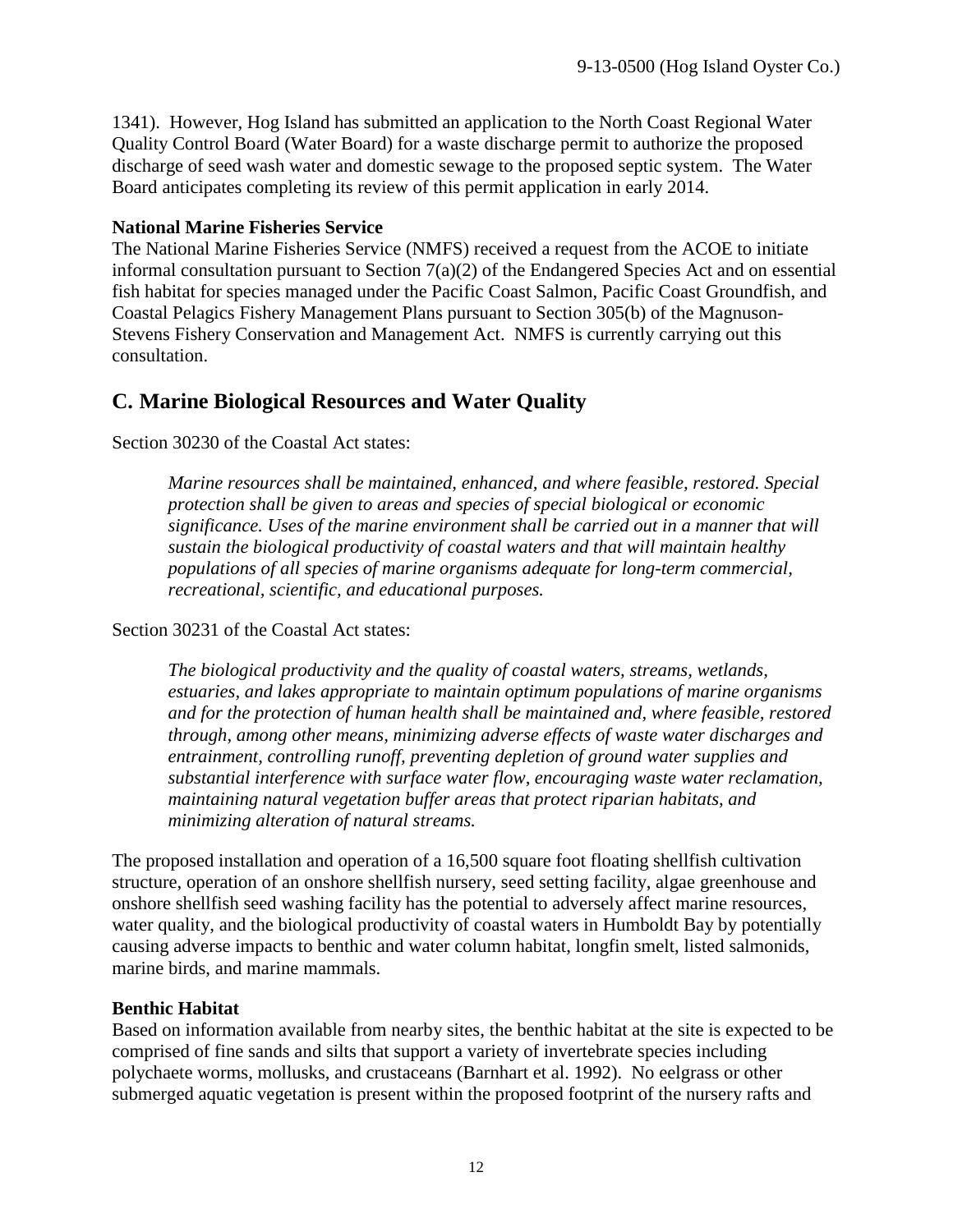#### 9-13-0500 (Hog Island Oyster Co.)

FLUPSYs and water depths in the proposed footprint area of these structures (20 to 30-feet below mean lower low water) are too great to support eelgrass growth.

The presence of nursery rafts and FLUPSYs, comprising a total surface footprint of approximately 16,500 square feet, may adversely affect benthic habitat by restricting the amount of light that is able to penetrate the water column and reach the bay sediment below the rafts. Such shading could stunt the growth of submerged aquatic vegetation or benthic algae, alter benthic invertebrate community structure, and modify the presence and abundance of bottom fish in the affected area. However, water clarity in the project area is very limited and sunlight penetration through the water column is naturally restricted by the particulate matter and sediment typically in suspension. Water clarity samples taken in the summer and fall near the proposed project site have measured the maximum depth to which 1% of surface illumination penetrates at less than four feet on average (Barnhart et al. 1992, Lomelli 2011). Because the rafts would be placed in water depths of approximately minus 20 to 30-feet MLLW, where light penetration to the bay bottom is already not expected to occur, shading from the rafts is not anticipated to result in any adverse effects on benthic habitats. In addition, the design of the proposed nursery rafts includes areas of grating across portions of the surface of the rafts (see **Exhibit 2**), allowing some light penetration to occur through the structures and reducing the size of each raft's shade footprint.

#### **Water Column Habitat**

Overwater structures reduce light penetration through the water column, which can cause a variety of adverse impacts to marine organisms. In addition, these structures can provide substrate for invasive species, alter current flow and aggregate upper level predators, causing unnaturally high pressure on forage fishes. As discussed in detail below, this project has the potential to cause each of these adverse impacts.

#### *Shading*

The presence of large floating structures on the surface typically results in lower light transmittance to the water below. For photosynthetic organisms, including phytoplankton, this shading effect can limit growth rates, abundance, and diversity. Reduced size, diversity, and abundance of low trophic level phytoplankton species can have corresponding effects on the abundance and diversity of species farther up the food chain, including fish and invertebrates.

Overwater structures proposed as part of this project could cause some of these shading effects. The proposed location and design of the nursery rafts and FLUPSYs, however, would help to minimize the likelihood of such effects occurring. Specifically, the proposed location of the raft structures in the deep water off the shore of the Samoa Peninsula, an area of frequent tidal currents, would enhance water flow beneath the rafts and increase the frequent movement of phytoplankton from partially shaded to un-shaded adjacent waters. This constant movement is expected to reduce the potential for the rafts to adversely affect primary productivity. In addition, the nursery rafts and FLUPSYs would be built with metal grating and mesh bottom wells as a major component of their surface material. These surfaces would allow some sunlight to penetrate through the rafts into the water column below, although some shading would still occur below each raft. However, given the relatively small footprint of the shaded portion of each raft as well as the water depth, current flow, and natural turbidity of the bay water,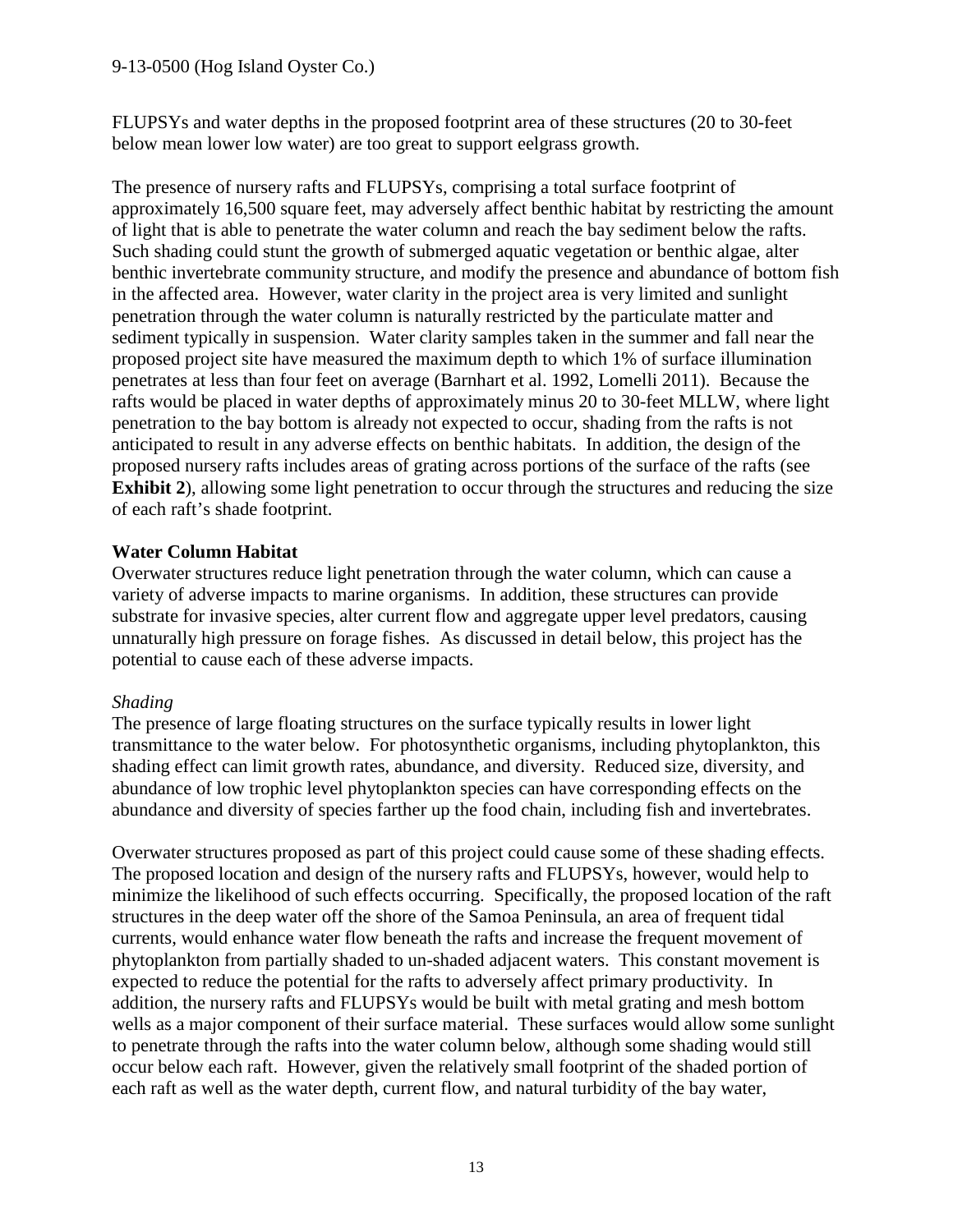installation of the proposed array of nursery rafts and FLUSPYs would not adversely affect the productivity of Humboldt Bay by significantly reducing the amount of water column habitat available for photosynthetic plankton.

#### *Non-native Species*

Based on a February 28, 2002, report to the California Department of Fish and Game titled, *Non-Indigenous Marine Species of Humboldt Bay, California*, over 95 invasive marine species are present in the bay, including numerous species known to present significant economic and ecological risk to both Humboldt Bay and other marine areas along the west coast. Many of these species are known to be "fouling organisms," species of invertebrates and algae that are known to seek out and colonize artificial hard substrate in the marine environment. Maintenance activities for in-water structures and vessels that involve periodic removal of fouling organisms without proper collection and disposal protocols may result in increased dispersal and propagation opportunities for these species. Such opportunities for dispersion and spread pose a particular risk with some algal species and colonial species such as didemnum that may break apart into many pieces when disturbed, each of which may be capable of surviving, growing, and reproducing on its own.

Each of the proposed nursery rafts would include 40 cultivation wells and each of the proposed FLUPSYs would include 30 upwelling bins that would extend below the rafts into the water column. While the bins housing the shellfish seed would be periodically removed and dried out as well as pressure washed on a daily basis to prevent the growth of fouling organisms, the structures supporting the bins and the rafts themselves would be expected to attract fouling organisms over time and would need to be periodically removed and cleaned. Some of these cleaning activities may involve the use of a pressure washer, hose, or scraping devices and would be carried out annually or every several years on the hulls and floats of the FLUPSYs and nursery rafts themselves, with wash water and removed fouling organisms discharged into the bay. Other types of cleaning would be carried out on the FLUPSY bins on a daily to weekly basis to remove biofilms from the bins that could restrict the flow rate of water and contribute to the colonization of fouling organisms. With regards to the of the FLUPSY/nursery raft structures, while the regular daily or weekly cleaning of the FLUPSY bins would not result in the removal or fragmentation of large amounts of viable biofouling material, the more substantial cleaning of the hulls, floats, and submerged infrastructure of the FLUPSYs and nursery rafts may result in the discharge and spread of invasive organisms. To address the potential risk that this latter cleaning activity would have with regard to the spread and dispersion of invasive marine species, the Commission is requiring Hog Island in **[Special Condition 2](#page-4-0)** to carry out the cleaning of the FLUPSYs, nursery rafts and cultivation well infrastructure in a manner that prevents discharge of biofouling materials and organisms to Humboldt Bay, including requirements to carry out some cleaning activities onshore and the requirement to collect and dispose of all removed biological material and organisms at an upland facility.

Shellfish and aquaculture equipment cleaning activities proposed to occur in the onshore covered work area may also involve the removal of invasive fouling organisms. Because seawater from Humboldt Bay is proposed to be used for these cleaning activities and then collected and discharged back into the bay, intact individuals or viable fragments of invasive fouling organisms may also be discharged, resulting in a possible source for the additional spread and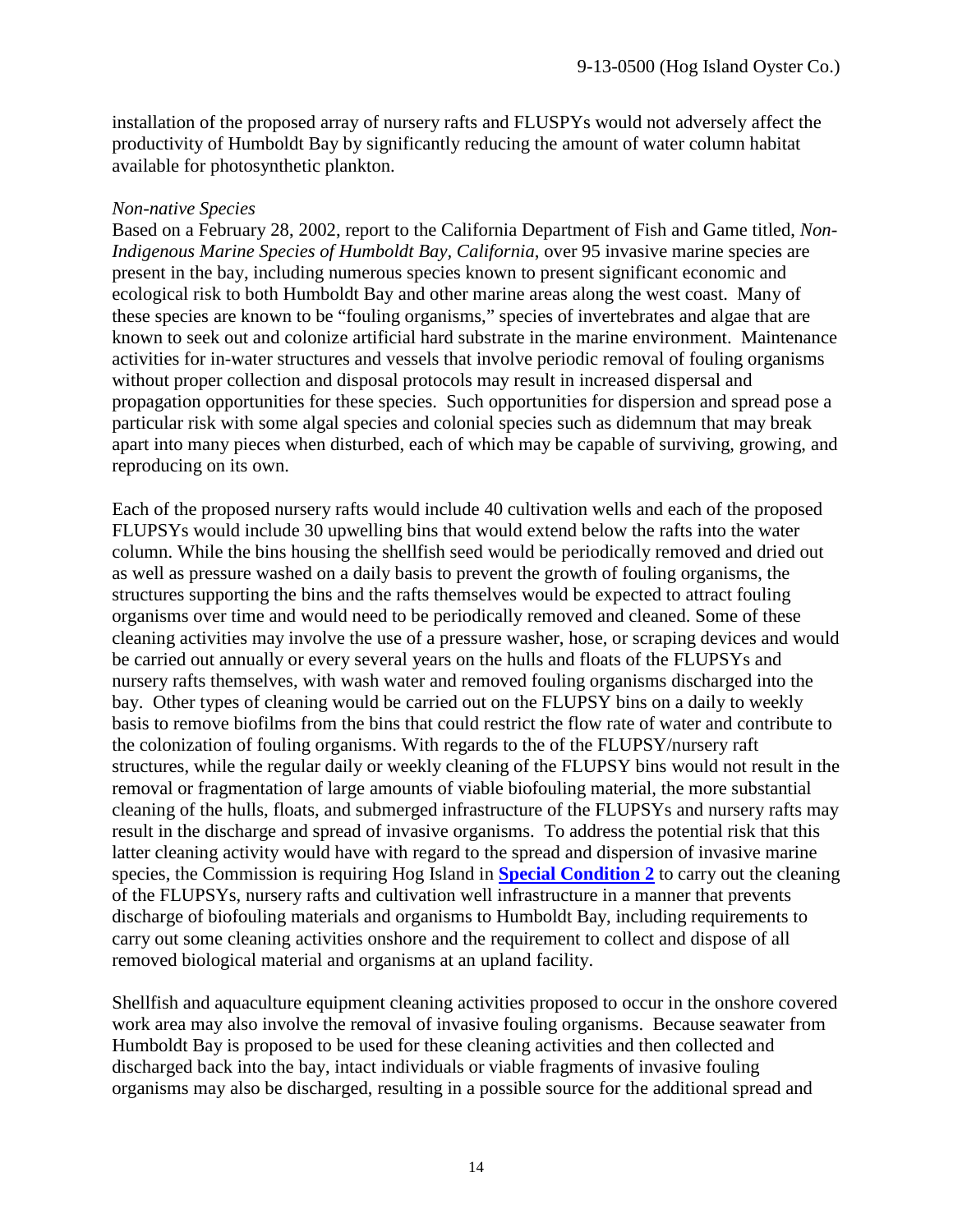dispersion of invasive marine species into the bay. To address this issue, Hog Island proposes to construct a series of collection raceways and settling basins that would be used to filter the seawater used in the covered work area prior to its discharge to Humboldt Bay. Through the use of this system of baffles, screens, and gravity settling, Hog Island has committed to ensuring that all fouling organisms would be removed from the discharge stream prior to its release into Humboldt Bay. All material captured by this filtration system would be disposed of at an appropriate onshore facility.

The purpose of the nursery rafts and FLUPSYs is to spawn and produce large numbers of immature shellfish of three non-native species, the Manila clam (*Venerupis (Ruditapes) philippinarum*), Pacific oyster (*Crassostrea gigas*), and Kumamoto oyster (*Crassostrea sikamea*). Both the Manila clam and Pacific oyster have demonstrated abilities to establish selfsustaining populations in the wild outside of cultivation in California and while more limited research is available on the Kumamoto oyster, its biological traits and the results of some initial investigations suggest it may have similar abilities. However, the proposed project would limit cultivation of these species to immature sizes, and all shellfish seed is proposed to be collected and removed from the nursery rafts and FLUPSYs before the individual shellfish reach maturity and are capable of reproducing and generating larvae.

Although successful reproduction of the Pacific oyster in Humboldt Bay was documented by the California Department of Fish and Wildlife in 1974 (Span 1978), the Department has generally considered the oceanographic conditions (primarily water temperatures and salinity levels) to be outside of the optimal range for this species, thus limiting the reproduction and spread of Pacific oysters in the wild in Humboldt Bay. However, a more persistent population of Manila clams appears to have been established in the wild in Humboldt Bay in recent years (Boyd et al 2002). Similar to Pacific oysters, adult Manila clams can tolerate a wide range of water temperatures from near freezing to tropical, but are able to spawn at lower minimum water temperatures than Pacific oysters - 57 degrees vs 61 degrees – and have larvae that can survive exposure to lower minimum water temperatures as well – roughly 57 degrees vs 65 degrees for Pacific oyster (Gillespie et al 2012). These abilities likely contributed to the establishment of the population of Manila clams in Humboldt Bay and may allow it to successfully reproduce and spread.

With water temperatures ranging from 46 to 65 degrees, the area of Humboldt Bay near Samoa can support the further spread and naturalization of Manila clams in the wild, with potential consequences for native species and habitats. For example, in places such as San Francisco Bay where the Manila clam has naturalized, it has become one of the most common benthic organisms, achieving densities in excess of 2,000 clams per square meter and leading to community and ecosystem level effects (Cohen 2011, Cohen and Carlton 1995). In the Commission's previous approvals of aquaculture development in Humboldt bay, including the shellfish seed production facility for Taylor Mariculture (CDP No. E-11-029) and shellfish cultivation rafts for Coast Seafoods Company (CDP No. E-02-005, E-02-005-A1, and E-02-005- A2), the Commission found that management measures would minimize the potential augmentation of any naturalized populations of Manila clam that may be present in Humboldt Bay by limiting the potential for accidental releases to occur and ensuring that all cultivated clams are removed prior to reaching the size and age necessary to begin reproducing. The Commission is requiring Hog Island in **[Special Condition 5](#page-4-2)** to implement these same measures.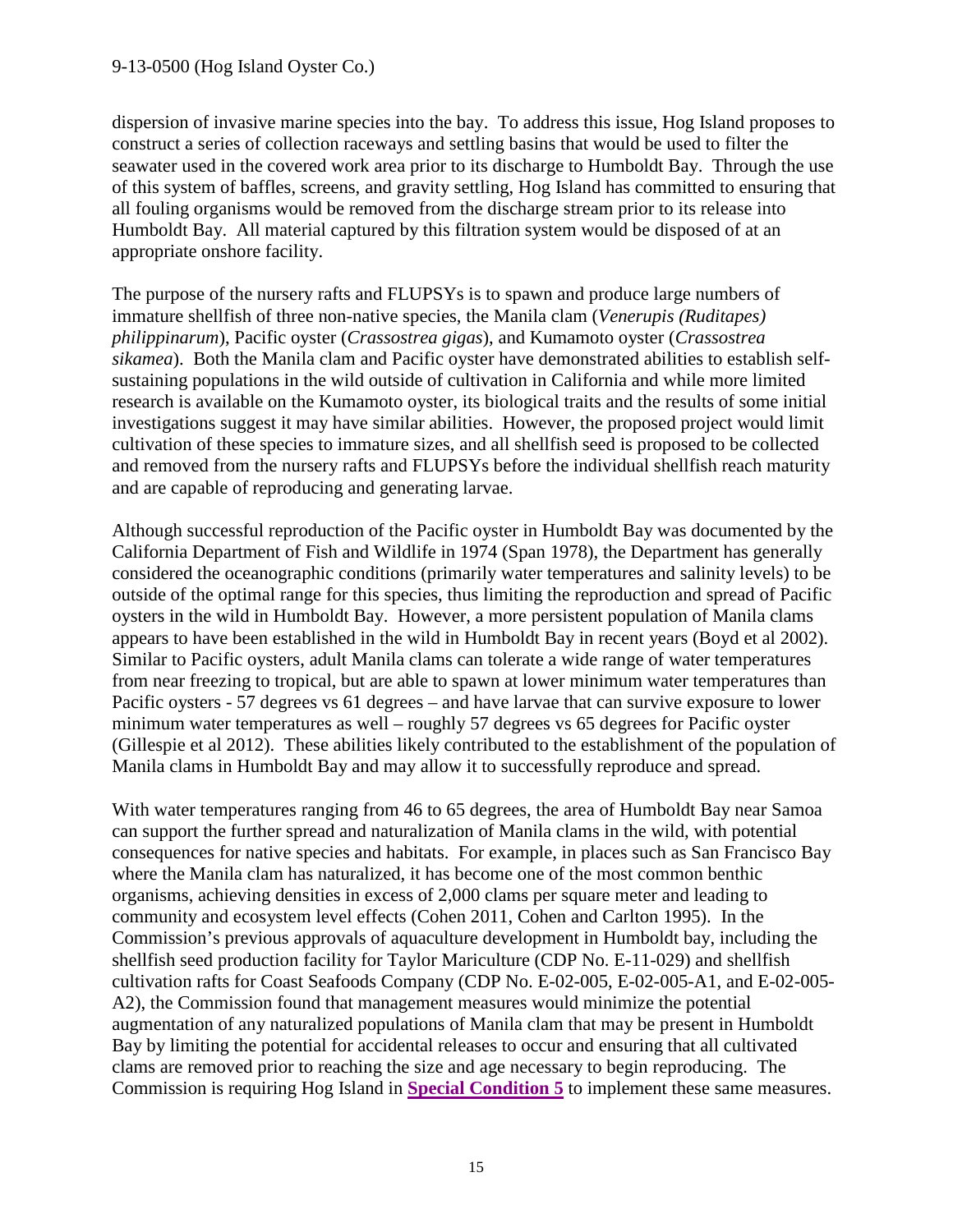The proposed placement of the nursery rafts and FLUPSYs would still increase the total population of non-native shellfish in Humboldt Bay by an estimated 40 million individual organisms (the estimated annual shellfish seed production). The filter feeding behavior of this population of non-native shellfish has the potential to adversely affect native shellfish species, communities of native organisms that rely on the same food resources, and the overall biodiversity and productivity of Arcata Bay if they affect a large enough volume of water and if they significantly decrease the amount of food resources in that water available for native species. For example, the invasion of the San Francisco Bay-Delta Estuary by the non-native clam *Corbula amurensis* has had an apparent effect on longfin smelt population abundance, presumably through competition and its negative effects on the upper Estuary's planktonic food web (Bay Institute et al 2007, Kimmerer et al 1994).

Based on an analysis carried out in the Mitigated Negative Declaration certified by the Harbor District for this project, each day, the clam and oyster seed proposed to be cultivated on the nursery rafts and FLUPSYs would filter less than 0.25% of the total volume of water in Arcata Bay at high tide and 0.52% of the total tidal prism – the volume of water that leaves Arcata Bay at ebb tide each day. The filtration of this volume of water does not appear overly large when considered in the context of the average tidal exchange of water in this portion of the bay. In Arcata Bay, 44% of the total volume of water is replaced each day and 99% of the total volume of water is replaced every seven days. Accordingly, a portion of the water filtered by the cultivated shellfish seed is expected to exit the bay each day and the remainder would mix thoroughly with new water entering the bay. The population of non-native clams and oysters proposed to be cultivated on the nursery rafts and FLUPSYs is therefore not expected to substantially reduce the amount of available phytoplankton in Arcata Bay and is not anticipated to adversely affect native clam species, communities of native filter feeding organisms, and the overall biodiversity and productivity of Arcata Bay.

A similar analysis was carried out in the Commission's review of Coast Seafood's permit amendment application for its clam raft expansion project (E-02-005-A2) and Taylor Mariculture's permit application for its shellfish seed production facility (E-11-029). The total combined water filtration effect of these two projects was approximately 5% of the total tidal prism and less than 3% of the total high tide volume of water in Arcata Bay. While the same type of analysis of other existing aquaculture activities in Humboldt Bay, such as that associated with other existing aquaculture operations, is not available, the Harbor District recently carried out a different type of analysis that suggests these existing operations cumulatively remove approximately 5% of the total phytoplankton production of Arcata Bay. Considered cumulatively with other existing activities, therefore, the proposed project is estimated to result in only an incremental increase (substantially less than 1%) in the filtration of the tidal prism and the total phytoplankton production of Arcata Bay. This cumulative filtration is not anticipated to adversely affect native clam species, communities of native filter feeding organisms, and the overall biodiversity and productivity of Arcata Bay.

The proposed project would also result in cultivation of phytoplankton and seaweed in the algae greenhouse. Seawater used for these cultivation activities would be withdrawn from Humboldt Bay, circulated through the water tanks of the greenhouse system and directed to the combined discharge line for release back into Humboldt Bay. As such, viable biological material from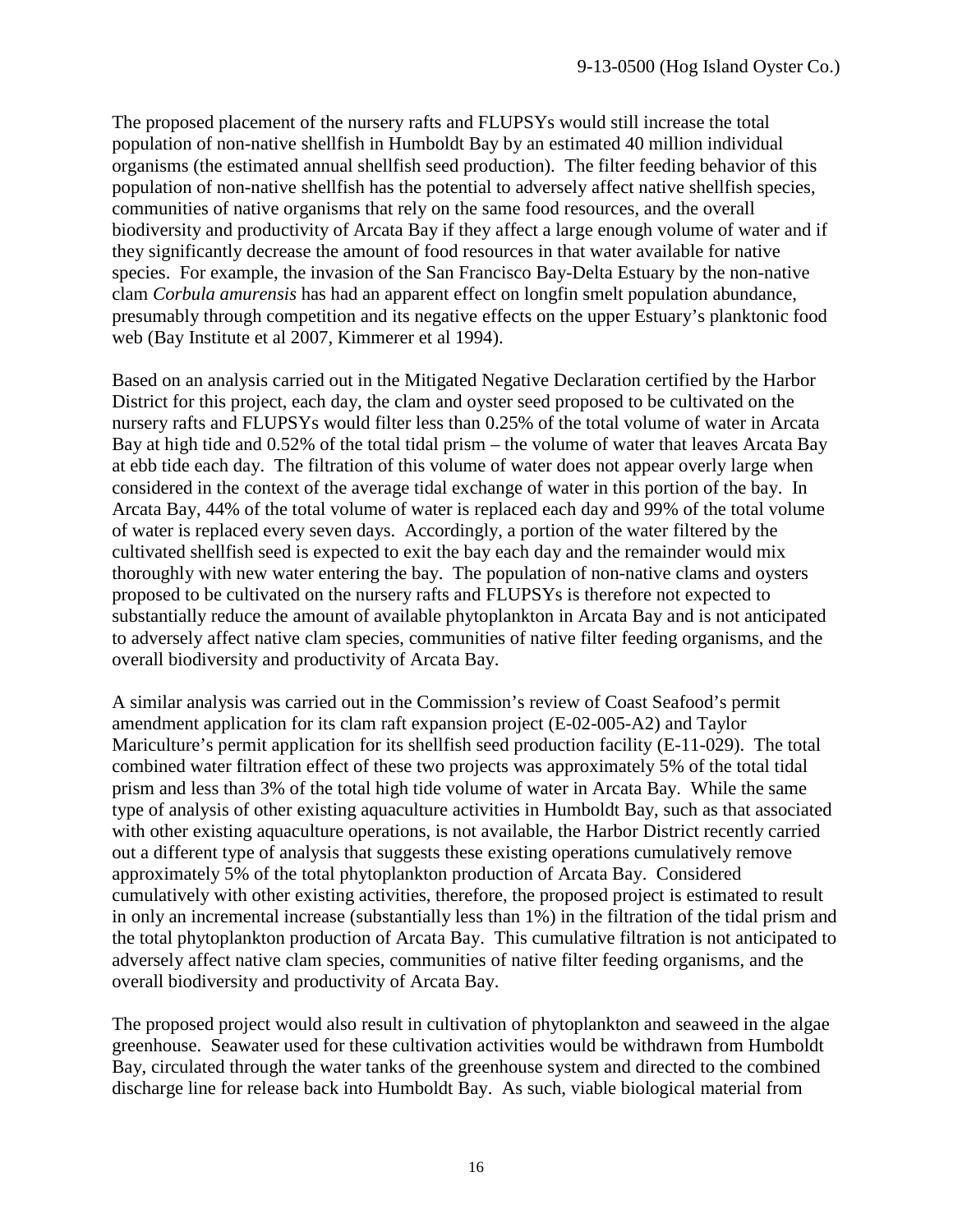these cultivated algae may be released into Humboldt Bay. However, Hog Island has confirmed that all algae species to be cultivated would either be native to the Humboldt Bay area or incapable of surviving and reproducing in the wild.

#### *Special Status Species*

Three species of salmonids that inhabit Humboldt Bay and its tributaries are listed as threatened under the federal Endangered Species Act of 1973. Two of these species are also listed as threatened under the California Endangered Species Act. Coho salmon (*Oncorhynchus kisutch*) is federally and state listed for the Southern Oregon/Northern California Coasts Evolutionarily Significant Unit (ESU), Chinook salmon (*O. tshawytscha*) is federally and state listed for the California Coastal ESU, and steelhead (*O. mykiss*) is federally listed for the Northern California ESU. These salmon species are present in Humboldt Bay both as adults during their migration from the sea into spawning rivers in the fall and winter and as juveniles as they move downstream into the ocean in the spring and early summer. In addition, longfin smelt (*Spirinchus thaleichthys*) is listed as a threatened species under the California Endangered Species Act. Longfin smelt generally spawn in freshwater and move downstream to estuarine conditions to grow. Although once among the most abundant fish species in Humboldt Bay, present in larval, juvenile, and adult life stages, longfin smelt were considered to be possibly extinct there by 1996 (Eldridge and Bryan 1972, U.S. Fish and Wildlife Service 1996). In recent years, however, longfin smelt have again been observed in Humboldt Bay and are thought to be present year-round (Pinnix et al 2005).

Artificial overwater and in-water structures such as docks and rafts can alter surface and midwater habitat and may affect juvenile salmon (especially ocean-type Chinook and chum) directly and indirectly: (1) directly by disrupting their migratory behavior along shallow-water shoreline habitats and (2) indirectly by reducing carrying capacity because of reduced production of understructure habitats and increased predation by other fish, birds, and, marine mammals (Simestad and Nightengale 1999).

Although different than typical overwater structures, such as piers and docks, the additional rafts result in approximately 16,500-square feet of new floating raft structures. However, since these raft structures would be located adjacent to an existing pier along the Samoa Peninsula in an area characterized by existing overwater structures, docks, and piers that are spread in low density along the shoreline, the additional rafts would not represent a substantial increase over the existing amount of structures currently located in this area. As such, the proposed rafts would not result in adverse impacts to listed fish species as a result of changes to water column habitat.

#### **Marine Mammal and Seabird Use**

The proposed rafts may be colonized by seabirds and marine mammals for use as resting areas. Such use may result in harm, harassment, or injury to this marine wildlife. Such effects on marine wildlife may be unintentional consequences of these animals using the rafts (entanglement or injury on the structures), attempting to prey on cultured shellfish on the rafts, or necessary deterrence activities that may be carried out in order to prevent property loss or damage. The injury, disturbance, or mortality to marine wildlife species that may result from their colonization of the proposed nursery rafts and FLUPSYs could result in adverse impacts to marine biological resources.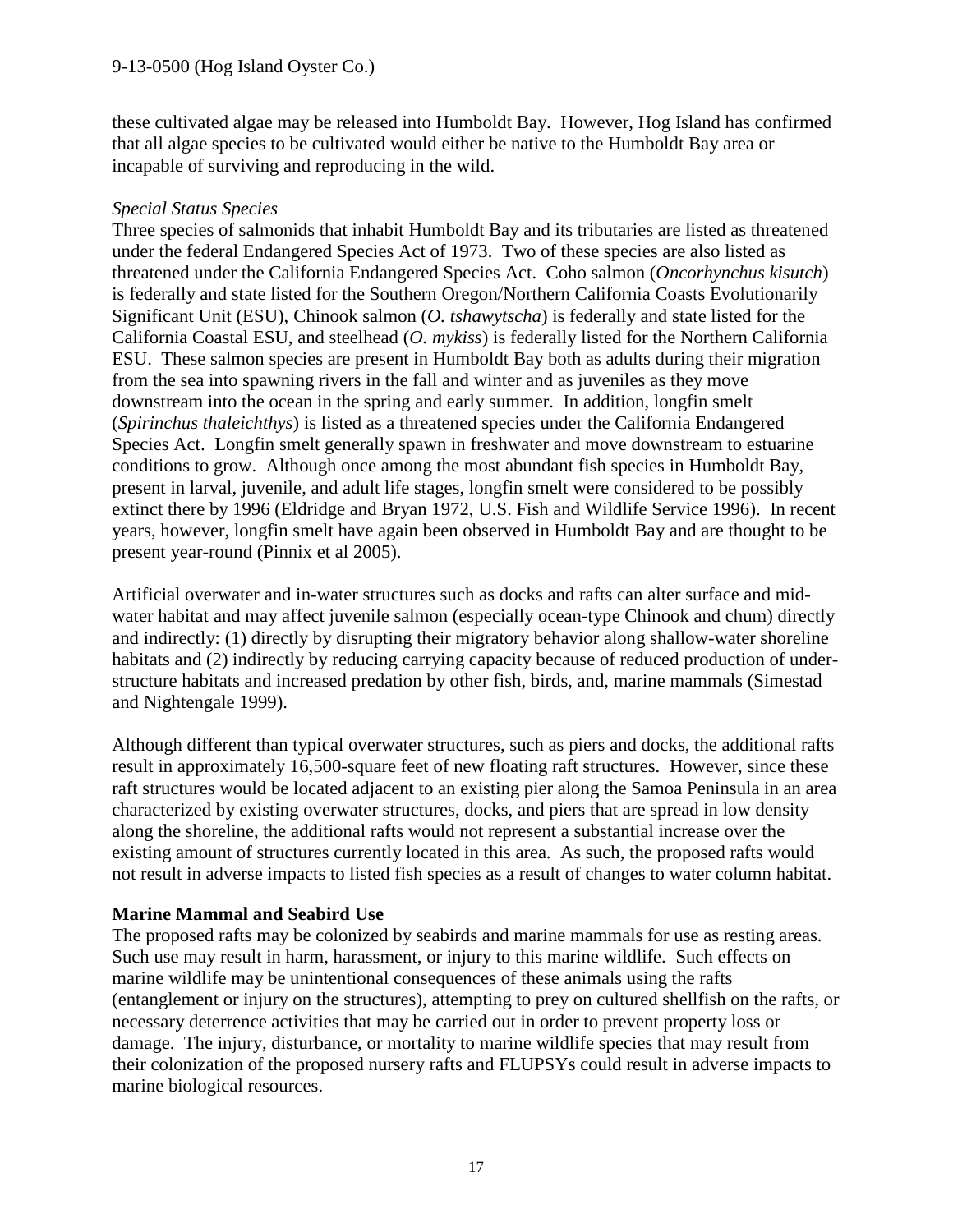In addition to these direct effects, colonization of the proposed clam rafts by marine mammals or seabirds (both of which may prey on special status fish species such as longfin smelt and salmon that are known to be present in the project area) may have adverse indirect effects by augmenting the local abundance of predators and thereby increasing salmon and smelt predation. Longfin smelt, in particular, are known to be eaten by a variety of predatory fishes, birds and marine mammals and are considered to be a major prey of harbor seals (*Phoca vitulina*) in the Columbia River (Emmett et al. 1991). In addition, numerous studies throughout North America and Europe have demonstrated that avian predators such as cormorants and pelicans can consume large numbers of juvenile salmonids when appropriate conditions occur. In recent years, the Sand Islands in Arcata Bay, located only several miles north of the project site, have been found to support the largest nesting colonies of double-crested cormorants in California (Capitolo et al 2004). The presence of these colonies near the project area and the propensity of this species to roost on man-made overwater structures suggest that colonization or development of roosts on new structures could occur, potentially increasing the amount of avian predation on juvenile salmon and longfin smelt in the project area. To a lesser extent, another piscivorous seabird species known to establish roosts on man-made overwater structures, the brown pelican, also may increase predation on longfin smelt and juvenile salmon in the project area if it is also able to colonize the proposed rafts.

Current use of the existing pier at the project site by pelicans, cormorants, herons, loons, and seagulls appears to be limited. Additionally, no marine mammals have been observed to haul out in this area. However, several miles north of the project site, both Coast Seafoods and Taylor Mariculture operate several arrays of shellfish cultivation rafts that are known to support populations of roosting seabirds, including brown pelicans and cormorants.

To address the potential adverse impacts associated with the direct and indirect effects of marine wildlife colonization of the rafts, the Commission is requiring Hog Island in **[Special Condition](#page-4-3)  [3](#page-4-3)** to report to the Executive Director within ten days if marine mammals, cormorants, or pelicans begin establishing a haul-out or roost on its nursery rafts and FLUPSYs for more than two weeks, and within 30 days submit for Executive Director review and approval a plan for the installation of passive marine mammal and/or seabird exclusion devices on the rafts. The Commission believes that implementation of **[Special Condition 3](#page-4-3)** will help to limit the potential for the project to increase predation on longfin smelt and juvenile salmon and reduce potential injury or disturbance of marine wildlife.

#### **Seawater Intakes**

The removal of seawater through intake structures is known to result in the impingement and entrainment of marine life. The type and quantity of marine life that may be adversely affected in this way is related to the size and velocity of the intake structures. Larger, high-velocity structures can cause the impingement and entrainment of larger organisms that can include adult fish while smaller low-velocity structures can typically only impinge and entrain smaller larval and juvenile organisms. While impingement (capture of fish and marine organisms against an intake screen due to suction) can often result in the injury or mortality of the affected organism, adverse effects of entrainment (capture of fish and marine organisms in the intake stream) vary based on the type of intake system (configuration of pipes, pressure changes, temperatures) and ultimate use of the entrained water.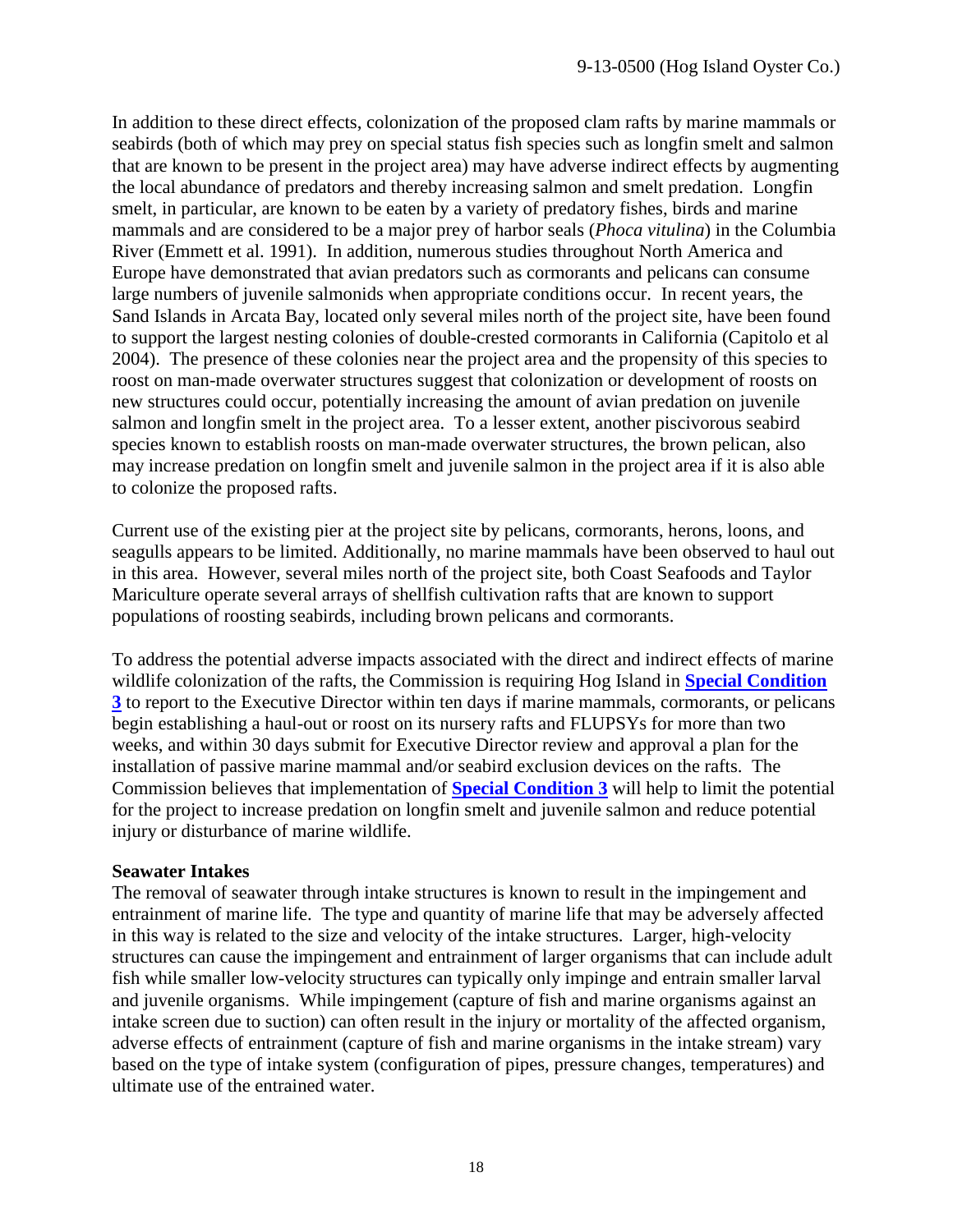#### 9-13-0500 (Hog Island Oyster Co.)

As part of its proposed operations, Hog Island would carry out a variety of activities that would require seawater to be extracted from Humboldt Bay. These activities include (1) operation of the onshore shellfish hatchery, seed setting facility, algae greenhouse, storage tanks, and covered work area – which would require approximately 75,000-gallons of seawater intake per day; (2) operation of the nursery rafts; (3) operation of the FLUPSYs; and (4) maintenance cleaning of the rafts and equipment.

Seawater use associated with operation of the nursery rafts and FLUPSYs would be limited to the water drawn-in to upwelling tanks and the paddle-wheel trough and discharged back into the bay and would therefore not include permanent removal, heating, or the pressure changes and mechanical stress that comes with movement through a long series of pipes. Because removal, heating, and mechanical stress are the primary causes of mortality for entrained organisms, the type of proposed water use associated with operation of the nursery rafts and FLUPSYs would not result in entrainment impacts to the larval and planktonic organisms within the water.

Seawater use associated with the seed setting operation and maintenance cleaning of the rafts and in-water equipment would include mechanical stress and heating, however, and would be likely to cause mortality to at least a portion of the larval and planktonic organisms in the water extracted from the bay for these uses. Total annual seawater use for the seed setting facility would be approximately 27 million gallons, and total annual water use associated with the maintenance cleaning operations, based on the water use of a similar shellfish seed production operation by Taylor Mariculture, would be approximately 10 million gallons. Combined seawater use would therefore be approximately 37 million gallons per year. However, this water would be returned to Humboldt Bay after use and this proposed use would be substantially less intensive than typical industrial uses of seawater, such as once-through-cooling, that have been associated with significant entrainment impacts due to the assumed 100% mortality of entrained planktonic organisms. In addition, because seawater is required for the cultivation of shellfish larvae, seed setting, and the algae greenhouse, alternatives are not available that would avoid entrainment impacts. Therefore, the proposed use of seawater is not expected to result in significant adverse or avoidable entrainment impacts.

In response to concerns raised by staff of the California Department of Fish and Wildlife (DFW) and National Marine Fisheries Service (NMFS) regarding impingement of listed species such as longfin smelt and juvenile salmon, and due to DFW and NMFS intake system standards, Hog Island has committed in its project description to use intakes designed according to National Marine Fisheries Service requirements as protective of fish. In other words, Hog Island will limit intake velocities so that they will not exceed 0.33 feet per second and will use 3/32 inch mesh screening on its intake structures. The Commission has previously found these standards to reduce the potential impingement and entrainment of juvenile and adult fish because an intake velocity of 0.33 feet per second is not likely to exceed a fish's swimming ability and most juvenile and adult fish exceed 3/32 inch in size. **[Special Condition 4](#page-4-4)** memorializes Hog Island's commitment and requires that the seawater intake velocity for Hog Island's operations and maintenance and cleaning activities not exceed 0.33 feet per second and that the screen openings for the intake point screen remain no larger than 3/32 inch.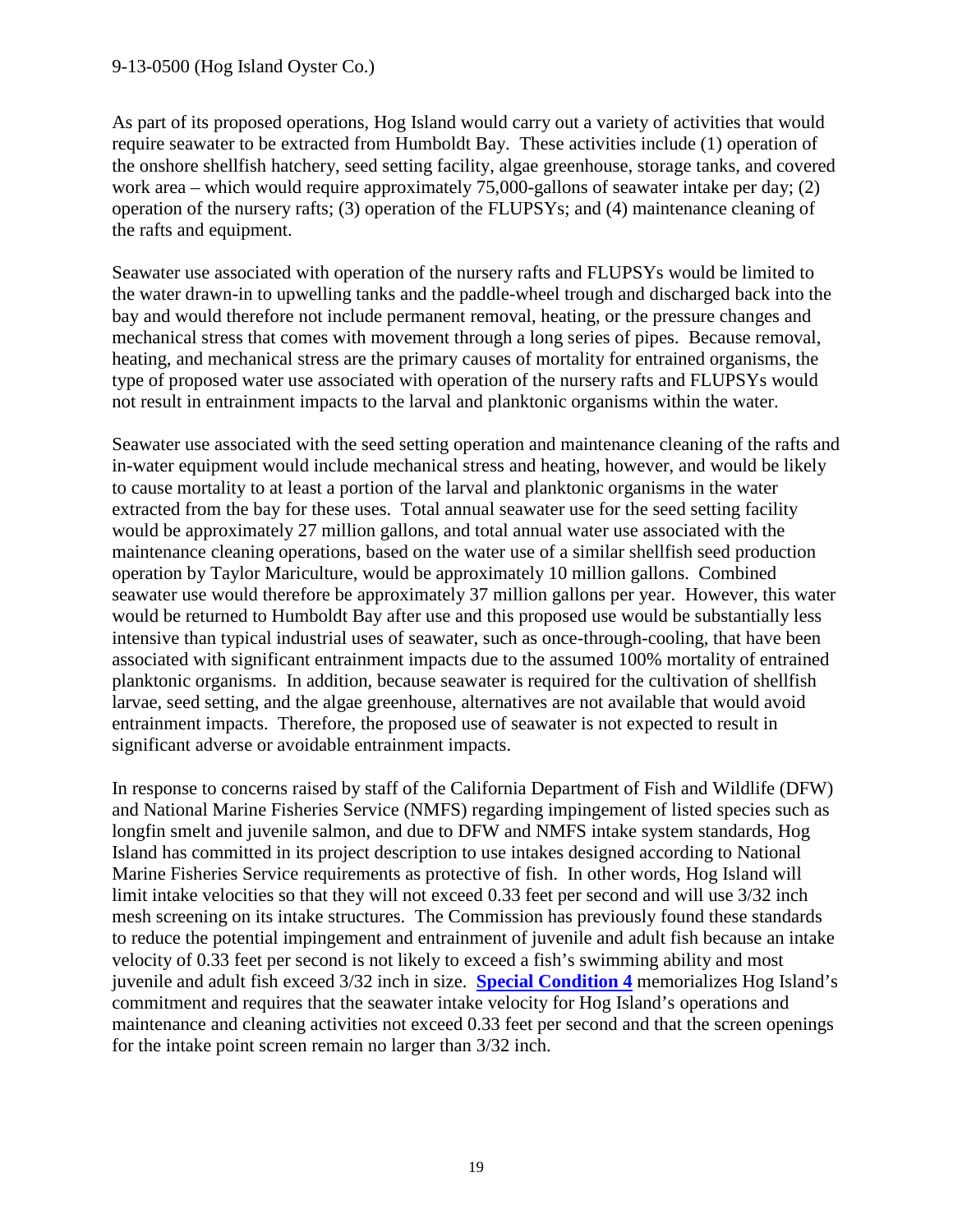#### **Water Quality**

Because some of the shellfish seed is proposed to be transported to Washington for grow-out, prior to shipment, the shellfish seed is proposed to be soaked in a 60 parts per million freshwater hypochlorite solution as required by the Washington Department of Fish and Wildlife. Harvested shellfish seed would be placed into totes; and, as needed, transported to the seed washing system from the pier using a small forklift. Each tote will be filled with the hypochlorite solution from the mixing and holding tank, and soaked for at least an hour. After soaking, the totes will be drained into the sump system; and the used wash water will be returned to the mixing tank where the amount of residual chlorine present will be measured. If the water has four parts-per-million of chlorine or less (the drinking water standard), it would be infiltrated into the proposed septic system without further treatment. If the concentration of chlorine is greater, the wash water would be neutralized by adding sodium thiosulfate to the water while it is in the mixing tank prior to disposal. Sodium thiosulfate neutralizes chlorine and would be added until the concentration of chlorine is at or below four parts-per-million.

Because the proposed seed wash operations would be carried out within a concrete pad area with a catchment system and sump, any spill of chlorinated wash solution could be contained within this area. Additionally, as described above, the wash water would be tested and neutralized prior to discharge into the infiltration area when it exceeds drinking water standards. This would ensure that water discharged into the groundwater water table would not be contaminated with chlorine. These two proposed measures would adequately protect the quality of coastal waters.

#### **Conclusion**

Although that the proposed project has the potential to adversely impact marine resources and the biological productivity of coastal waters, with implementation of **[Special Condition Nos. 2](#page-4-2)** [through](#page-4-2) **5**, the Commission finds the project would be carried out in a manner in which marine resources are maintained, species of special biological significance are given special protection, the biological productivity of coastal waters is sustained, and healthy populations of all species of marine organisms will be maintained. In addition, the Commission finds the proposed project, as conditioned, would maintain the biological productivity of coastal waters appropriate to maintain optimum populations of marine organisms. The Commission therefore concludes that the proposed project, as conditioned, would be consistent with the marine resource sections (Sections 30230 and 30231) of the Coastal Act.

# <span id="page-19-0"></span>**D. Fill of Open Coastal Waters**

Section 30233(a) of the Coastal Act states:

*The diking, filling, or dredging of open coastal waters, wetlands, estuaries, and lakes shall be permitted in accordance with other applicable provisions of this division where there is no feasible less environmentally damaging alternative, and where feasible mitigation measures have been provided to minimize adverse environmental effects, and shall be limited to the following:*

*(1) New or expanded port, energy, and coastal-dependent industrial facilities, including commercial fishing facilities.*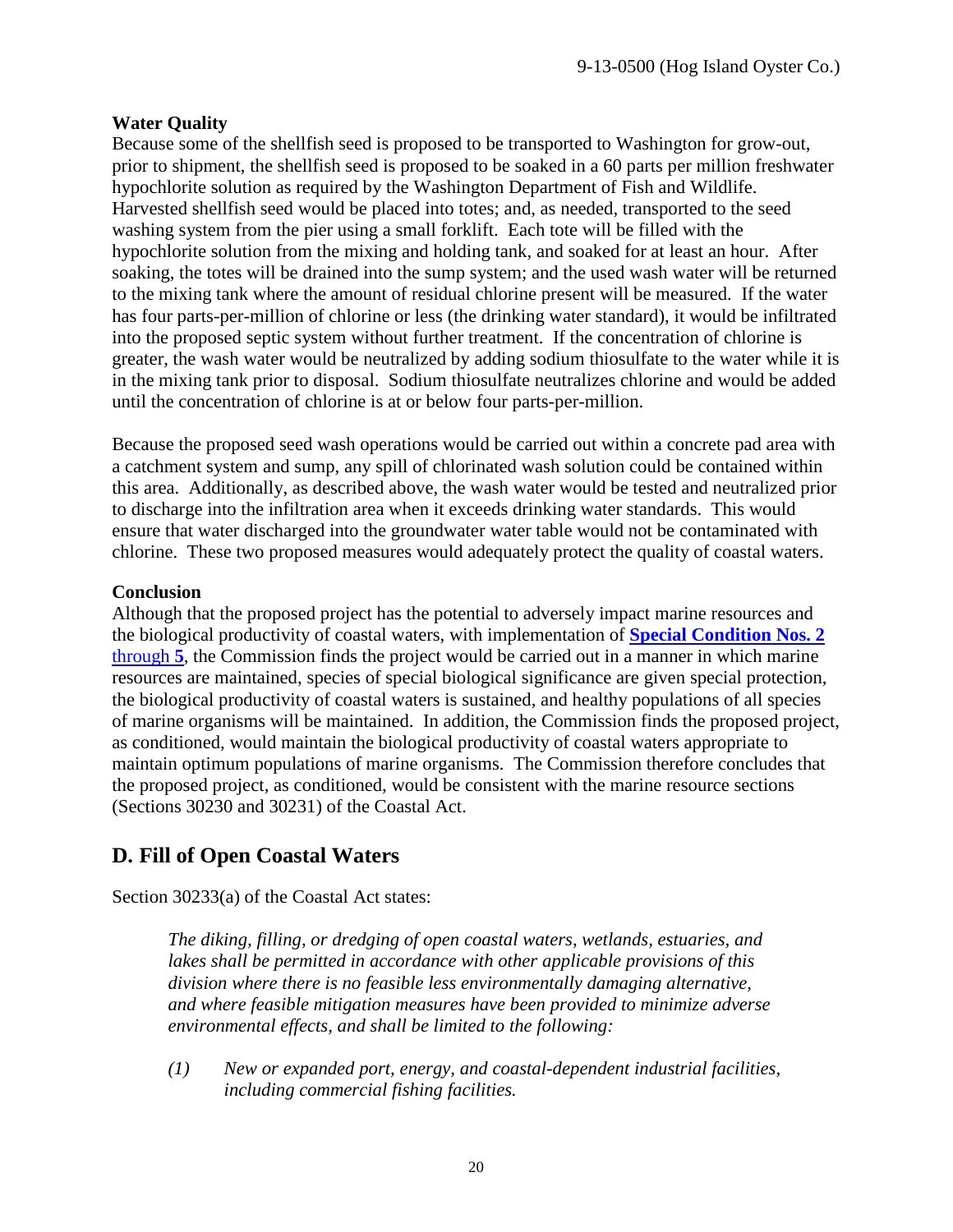- *(2) Maintaining existing, or restoring previously dredged depths on existing navigational channels, turning basins, vessel berthing and mooring areas, and boat launching ramps.*
- *(3) In open coastal waters, other than wetlands, including streams, estuaries, and lakes, new or expanded boating facilities and the placement of structural pilings for public recreational piers that provide public access and recreational opportunities.*
- *(4) Incidental public service purposes, including but not limited to, burying cables and pipes or inspection of piers and maintenance of existing intake and outfall lines.*
- *(5) Mineral extraction, including sand for restoring beaches, except in environmentally sensitive areas.*
- *(6) Restoration purposes.*
- *(7) Nature study, aquaculture, or similar resource dependent activities.*

Coastal Act Section 30108.2 defines "fill" as "earth or any other substance or material … placed in a submerged area." As part of its project, Hog Island proposes to install 9 two-foot long by three-foot wide Danforth anchors into the nearshore waters adjacent to an existing pier. In addition to mooring chains attached to the pier piling, these anchors would maintain the nursery rafts and FLUPSYs in place. Installation of these 500-pound anchors into the submerged nearshore zone constitutes "fill" of estuarine waters, as that term is defined in the Coastal Act.

The Commission may authorize a project that includes filling of estuarine waters if the project meets the three tests of Coastal Act Section 30233. The first test requires that the proposed activity fit within one of seven use categories described in Coastal Act Section 30233(a)(1)-(7). The second test requires that no feasible less environmentally damaging alternative exists. The third and final test mandates that feasible mitigation measures are provided to minimize any of the project's adverse environmental effects.

#### **Allowable use**

The purpose of the anchors is to support rafts and floating structures that would be used to cultivate shellfish seed, an aquaculture activity. Aquaculture is described as an allowed use in Coastal Act Section 30233(a)(7). Therefore, the Commission finds that the project meets the allowable use test for fill of estuarine waters under Coastal Act Section 30233(a).

#### **Alternatives**

The Commission must further find that there is no feasible less environmentally damaging alternative to placing fill in estuarine waters. Coastal Act Section 30108 defines "feasible" as "…capable of being accomplished in a successful manner within a reasonable period of time, taking into account economic, environmental, social and technological factors."

In addition to the proposed placement of anchors on 54-square feet of submerged tidelands, Hog Island also considered installing steel piles to serve as additional mooring posts for the nursery rafts and FLUPSYs. However, because this activity would involve pile driving and result in the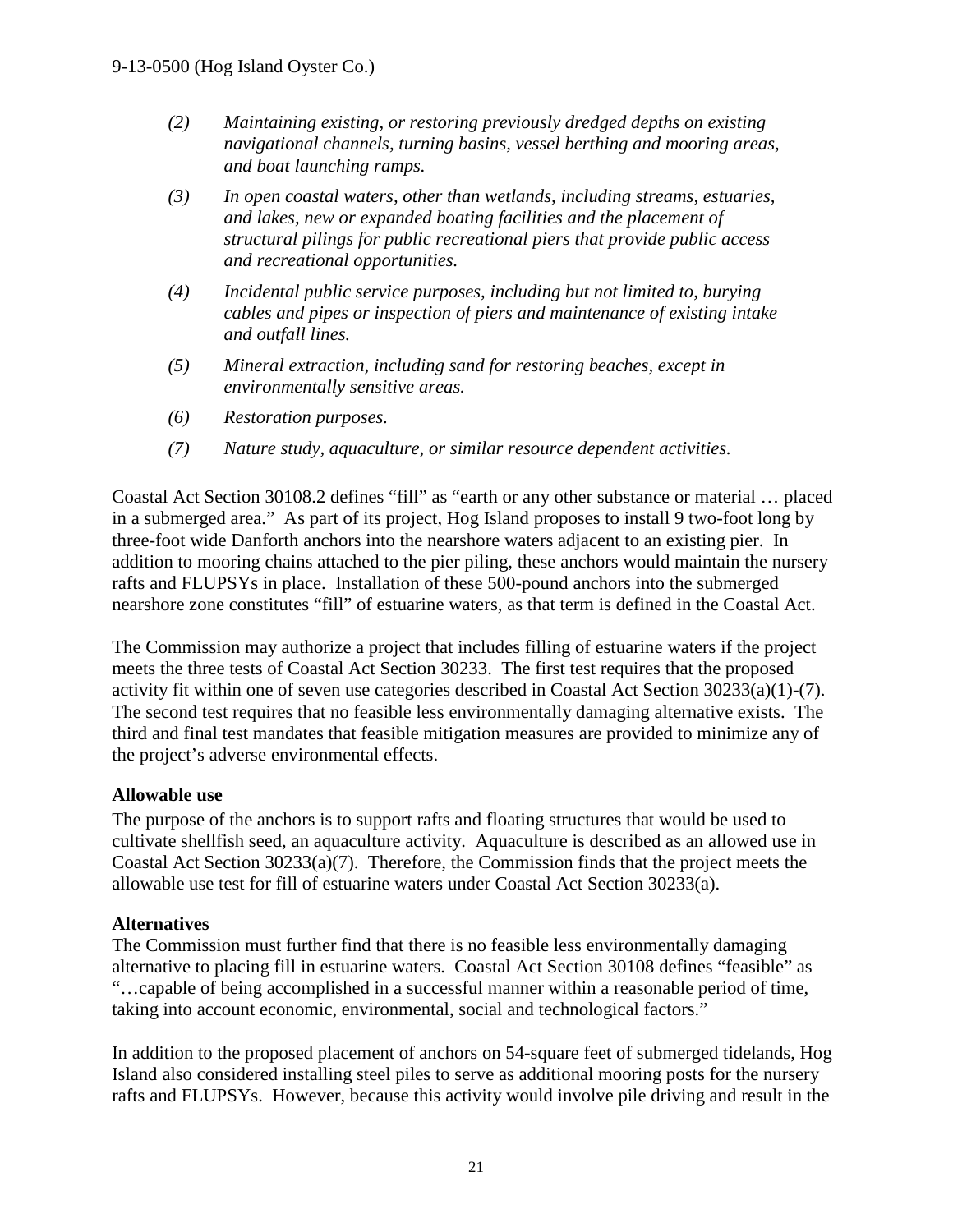generation of elevated levels of underwater sound that could adversely affect marine wildlife, Hog Island rejected this alternative as likely to result in greater environmental impacts. The Commission agrees with the applicant that on balance, this alternative would be more environmentally damaging when compared to the proposed pile replacement activities.

For the reasons described above, the Commission finds that the proposed project is the least environmentally damaging feasible alternative and therefore the second test of Coastal Act Section 30233(a) is satisfied.

#### **Mitigation Measures**

The final requirement of Coastal Act Section 30233(a) is that filling of coastal waters may be permitted if feasible mitigation measures have been provided to minimize any adverse environmental impacts. As described in greater detail in the marine resources section of this report, the mitigation measures associated with this project consist of: marine wildlife protection measures; non-native species management measures; and intake and discharge standards. These feasible mitigation measures will minimize the project's adverse environmental impacts. Thus, with the imposition of the conditions of this permit, the Commission finds that the third and final test of Coastal Act Section 30233(a) has been met.

#### **Conclusion**

Because the three tests have been met, the Commission finds the proposed project consistent with Section 30233 of the Coastal Act.

## <span id="page-21-0"></span>**E. Terrestrial Biological Resources**

Coastal Act Section 30240 states that:

*(a) Environmentally sensitive habitat areas shall be protected against any significant disruption of habitat values, and only uses dependent on those resources shall be allowed within those areas.* 

*(b) Development in areas adjacent to environmentally sensitive habitat areas and parks and recreation areas shall be sited and designed to prevent impacts which would significantly degrade those areas, and shall be compatible with the continuance of those habitat and recreation areas.*

In addition, Coastal Act Section 30107.5 defines "Environmentally sensitive area" as follows:

*"Environmentally sensitive area" means any area in which plant or animal life or their habitats are either rare or especially valuable because of their special nature or role in an ecosystem and which could be easily disturbed or degraded by human activities and developments.*

#### **Onshore Development Site**

The proposed project includes a variety of construction and development activities that would be located on a 3.5-acre parcel located adjacent to the Humboldt Bay shoreline. Specifically, a mariculture building, covered work area, algae greenhouse, parking lot, and shellfish seed wash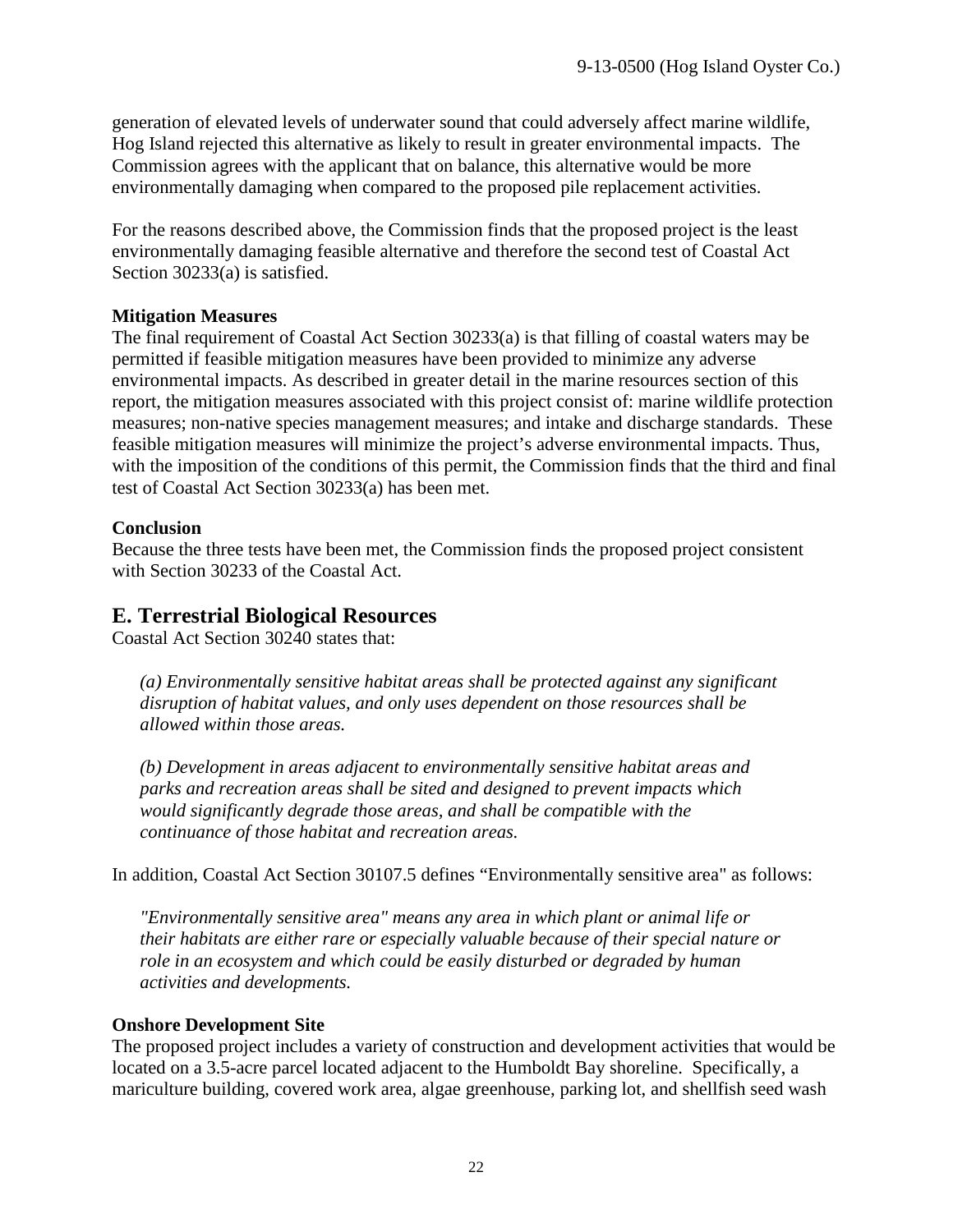area and underground septic system would be constructed on the parcel. Most of this parcel is undeveloped but two existing roads are present, one crossing the eastern edge of the property and one extending along the southern border of the property (as shown in **Exhibit 1**). The remainder of the property is minimally disturbed and supports a variety of ground-level plant species.

The results of a botanical survey carried out on this site in June of 2013 indicate that vegetation within the project disturbance limits is dominated by common non-native grass and forb species. Native dune species were observed on the site but the areas supporting these plants would be outside the proposed disturbance footprint of the proposed development. No special status species of plants were observed on the project site during the botanical survey. In addition, no special status wildlife species were observed on the project site during several site visits carried out by certified biologists and resource agency representatives.

Based on the absence of special status species and habitats within or adjacent to the proposed onshore development and disturbance footprints, the Commission finds the proposed project consistent with Section 30240 of the Coastal Act.

# <span id="page-22-0"></span>**F. California Environmental Quality Act**

On July 11, 2013, the Humboldt Bay Harbor, Recreation, and Conservation District certified a Mitigated Negative Declaration for Hog Island's development of a shellfish hatchery and seed production operation. In addition, Section 13096 of the Commission's administrative regulations requires Commission approval of coastal development permit applications to be supported by a finding showing the application, as modified by any conditions of approval, to be consistent with any applicable requirements of the California Environmental Quality Act ("CEQA"). Section 21080.5(d)(2)(A) of CEQA prohibits approval of a proposed development if there are feasible alternatives or feasible mitigation measures available that would substantially lessen any significant impacts that the activity may have on the environment. The project as conditioned herein incorporates measures necessary to avoid any significant environmental effects under the Coastal Act, and there are no less environmentally damaging feasible alternatives or mitigation measures. Therefore, the proposed project is consistent with CEQA.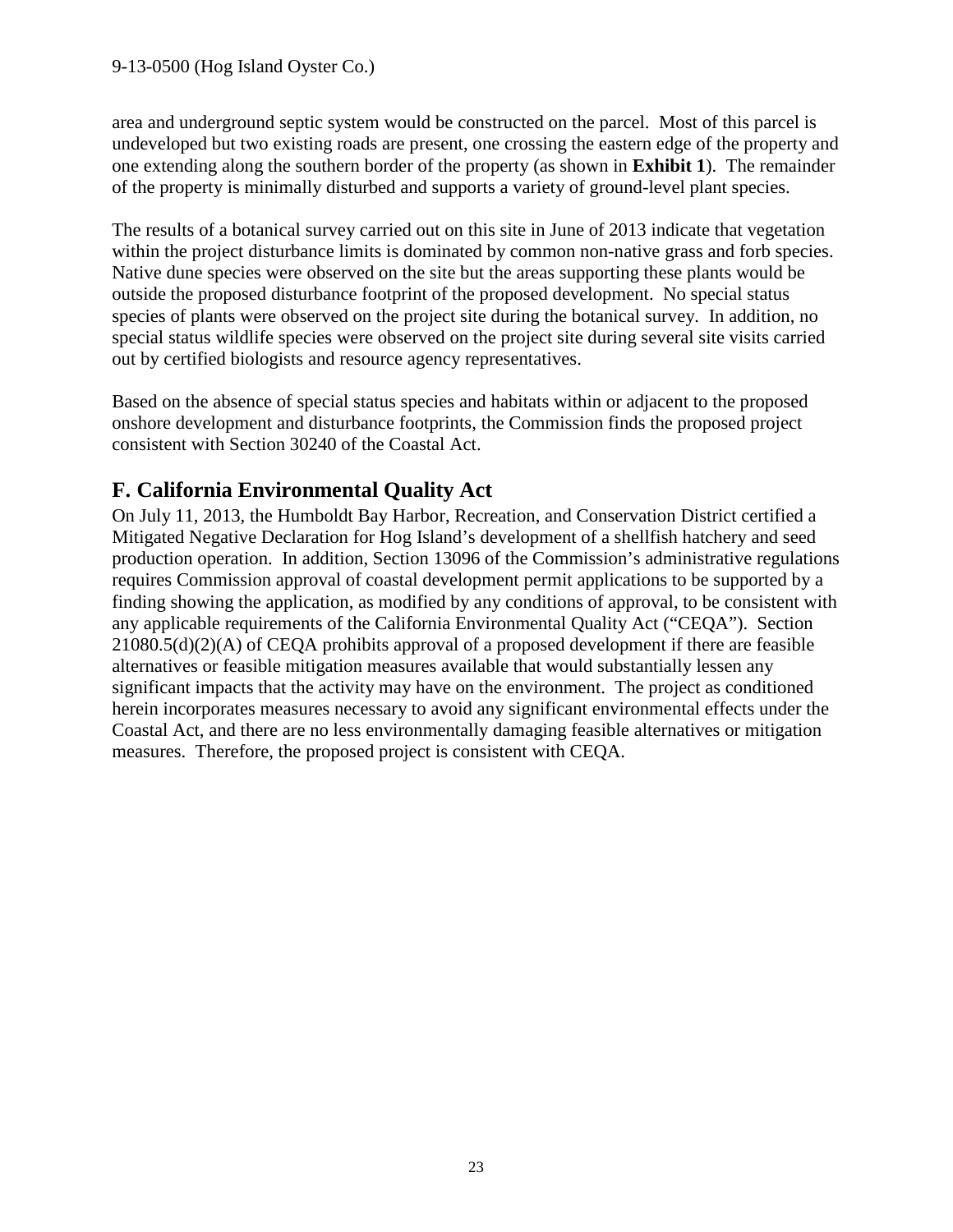#### <span id="page-23-0"></span>**Appendix A: Substantive File Documents**

*Coastal Development Permits and Application Materials:* 

Staff Report for Coastal Development Permit No. 1-10-33 Staff Report for Coastal Development Permit No. E-11-029 Staff Reports for Coastal Development Permit Nos. E-02-005, E-02-005-A1, and E-02-005-A2 Application and Application File for Coastal Development Permit No. 9-13-0500

#### *Environmental Documents:*

Humboldt Bay Harbor, Recreation, and Conservation District, *Mitigated Negative Declaration for the Arcata Bay Shellfish Mariculture Facility*, July 2013.

#### *Published Articles and Reports:*

Pinnix, W.D., P.A. Nelson, G. Stutzer, K.A. Wright. 2012. Residence time and habitat use of coho salmon in Humboldt Bay, California: an acoustic telemetry study. Environmental Fish Biology. 24 May 2012.

Pinnix, W.D., T.A. Shaw, K.C. Acker, and N.J. Hetrick. 2005. Fish communities in eelgrass, oyster culture, and mudflat habitats of North Humboldt Bay, California – Final Report. U.S. Fish and Wildlife Service, Arcata Fisheries Technical Report Number TR2005-02, Arcata California.

Eldridge, M.B. and C.F. Bryan. 1972. Larval fish survey of Humboldt Bay, California. NOAA Technical Report NMFS SSRF-665.

Simenstad, CA, BJ Nightingale, RM Thom, and DK Shreffler. 1999. Impacts of ferry terminals on juvenile salmon migration along Puget Sound shorelines, phase I: Synthesis of state of knowledge. Research Project T9903, Task A2. Prepared for Washington State Transportation Commission, Olympia, Washington.

Nightingale, B and C Simenstad. 2001. Overwater structures: Marine issues. Aquatic Habitat Guidelines: An integrated approach to marine, freshwater, and riparian habitat protection and restoration. Prepared for Washington Department of Fish and Wildlife, Washington Department of Ecology and Washington State Department of Transportation by University of Washington, Seattle, Washington.

Williams, G. D., J. C. Thomason, D. K. Shreffler, S. L. Southard, L. K. O'Rourke, S. L. Sargeant, V. I. Cullinan, R. A. Moursund, and M. Stamey. 2003. Assessing overwater structure related predation risk on juvenile salmon: field observations and recommended protocols. Pacific Northwest National Laboratory (PNNL-SA-39451).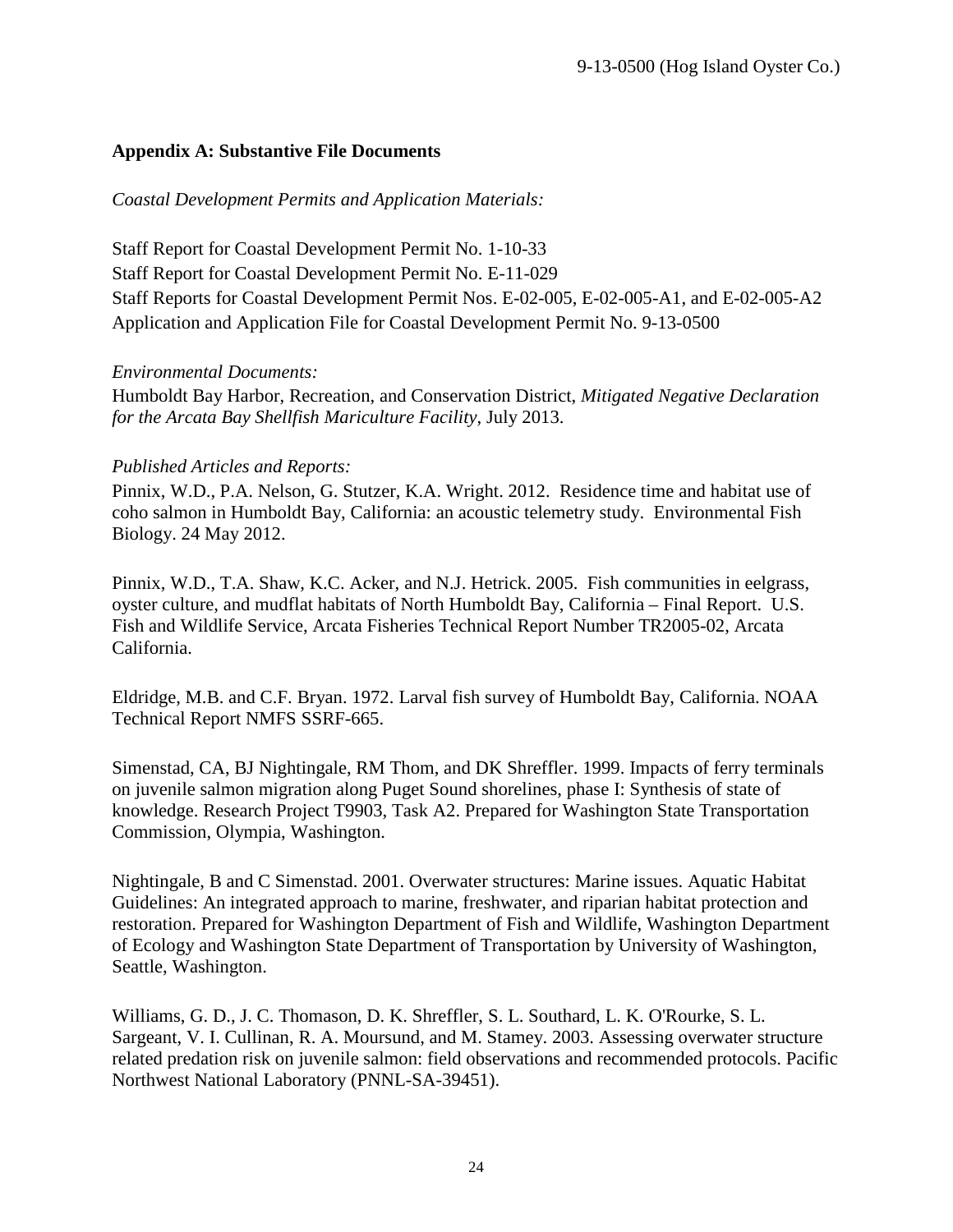Castro, J., Santiago, J., and A. Santana-Ortega. 2002. A general theory on fish aggregation to floating objects: An alternative to the meeting point hypothesis. Reviews in Fish Biology and Fisheries. 11:3. 255-277.

Clynick, B.G., C.W. McKindsey, P. Archambault. 2011. Distribution and productivity of fish and macroinvertebrates in mussel aquaculture sites in the Magdalen islands (Quebec, Canada). Aquaculture. 283: 203-210.

Feyrer, F., B. Herbold, S. A. Matern, and P. B. Moyle. 2003. Dietary shifts in a stressed fish assemblage: Consequences of a bivalve invasion in the San Francisco Estuary. Environmental Biology of Fishes 67: 277-288.

U.S. Fish and Wildlife Service. 2008. 12-month finding on a petition to list the San Francisco Bay-Delta population of the longfin smelt as endangered or threatened. FWS-R8-ES-2008-45.

Barnhart, Roger A., Milton J. Boyd, and John E. Pequegnat. 1992. The Ecology of Humboldt Bay, California: An Estuarine Profile. U.S. Fish and Wildlife Service Biological Report 1.121 pp.

The Bay Institute, Center for Biological Diversity, and the Natural Resources Defense Council. 2007. *Petition to the State of California Fish and Game Commission and Supporting Information for Listing the Delta Smelt (Hypomesus Transpacificus) as an Endangered Species Under the California Endangered Species Act*. August 8, 2007. 66 pp.

Kimmerer, W.J., E. Gartside, J.J. Orsi. 1994. Predation by an introduced clam as the likely cause of substantial declines in zooplankton of San Francisco Bay. Marine Ecology Progress Series. 113: 81-93.

Emmett, R.L., S.A. Hinton, S.L. Stone, and M.E. Monaco. 1991. Distribution and abundance of fishes and invertebrates in west coast estuaries, Volume II: Species life history summaries. ELMR Rep. No. 8 NOAA/NOS Strategic Environmental Assessments Division, Rockville, MD, 329 pp

U.S. Fish and Wildlife Service. 1996. Sacramento-San Joaquin Delta native fishes recovery plan. Portland (OR): U.S. Fish and Wildlife Service.

Collis K, D. D. Roby, D. P. Craig, S. Adamany, J. Adkins, and D. E. Lyons. 2002. Colony size and diet composition of piscivorous waterbirds on the lower Columbia River: Implications for losses of juvenile salmonids to avian predation. Transactions of the American Fisheries Society 131:537-550.

Capitolo, P.J., H.R. Carter, R.J. Young, G.J. McChesney, W.R. McIver, R.T. Golightly, and F. Gress. 2004. Changes in breeding population size of Brandt's and Double-crested Cormorants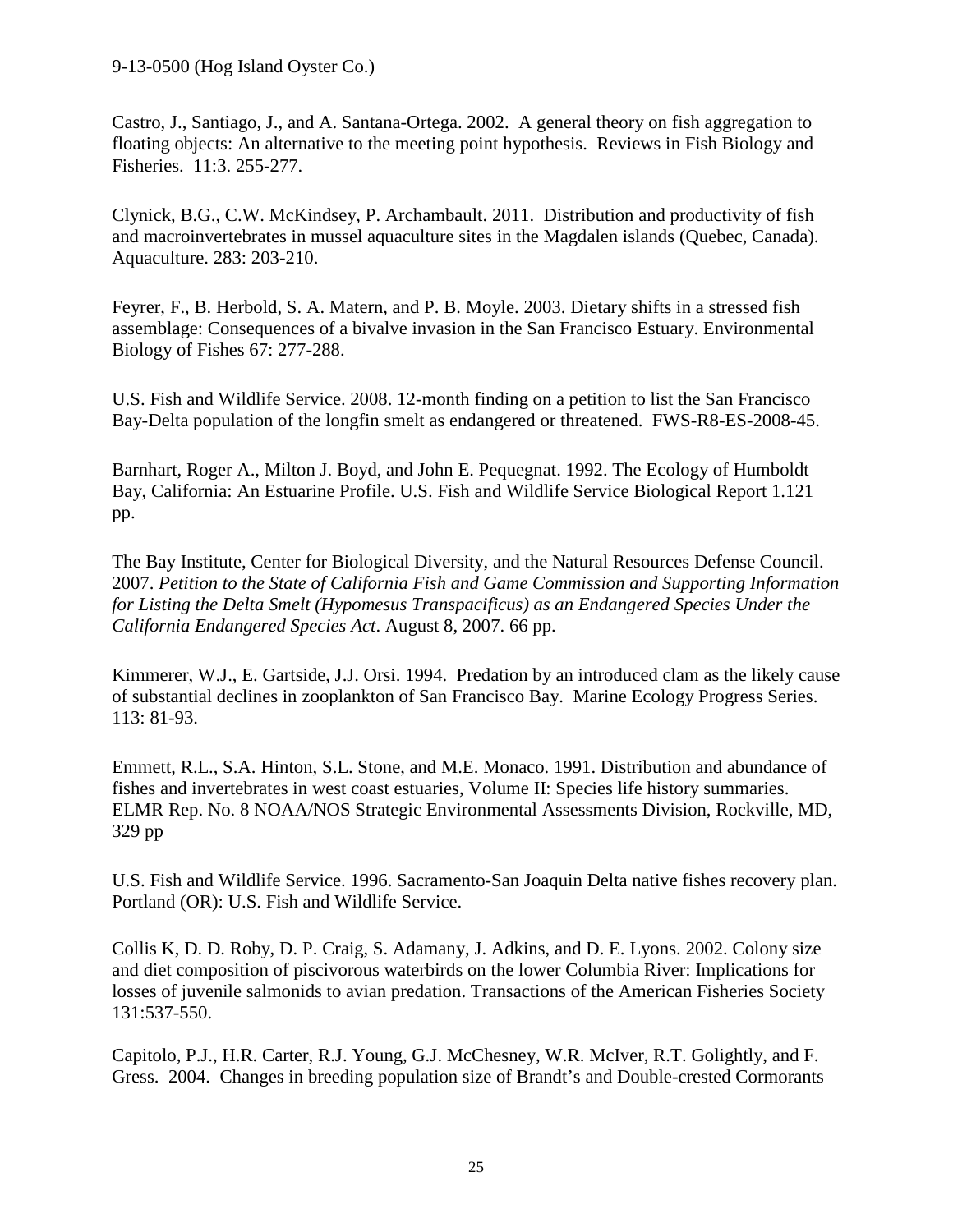in California, 1975-2003. Unpublished report, Department of Wildlife, Humboldt State University, Arcata, California.

Cohen, Andrew N. 2011. The Exotics Guide: Non-native Marine Species of the North American Pacific Coast. Center for Research on Aquatic Bioinvasions, Richmond, CA, and San Francisco Estuary Institute, Oakland, CA. Revised September 2011.

Lyons DE, DD Roby, and K Collis. 2007. Foraging patterns of Caspian terns and double-crested cormorants in the Columbia River estuary. Northwest Science 81: 91-103.

Lomelli, K.C. 2011. Correlations beween fish abundance and physicochemical parameters in Humboldt Bay, California. Humboldt state University, Masters thesis. 146 p.

Cohen, A.N. and J.T. Carlton. 1995. Nonindigenous Aquatic Species in a United States Estuary: A Case Study of the Biological Invasions of the San Francisco Bay and Delta. U.S. Fish and Wildlife Service, Washington, DC (pp. 72-73).

Carlton, J.T. 1979. History, Biogeography, and Ecology of the Introduced Marine and Estuarine Invertebrates of the Pacific Coast of North America. Ph.D. thesis, University of California, Davis, CA (pp. 502-513).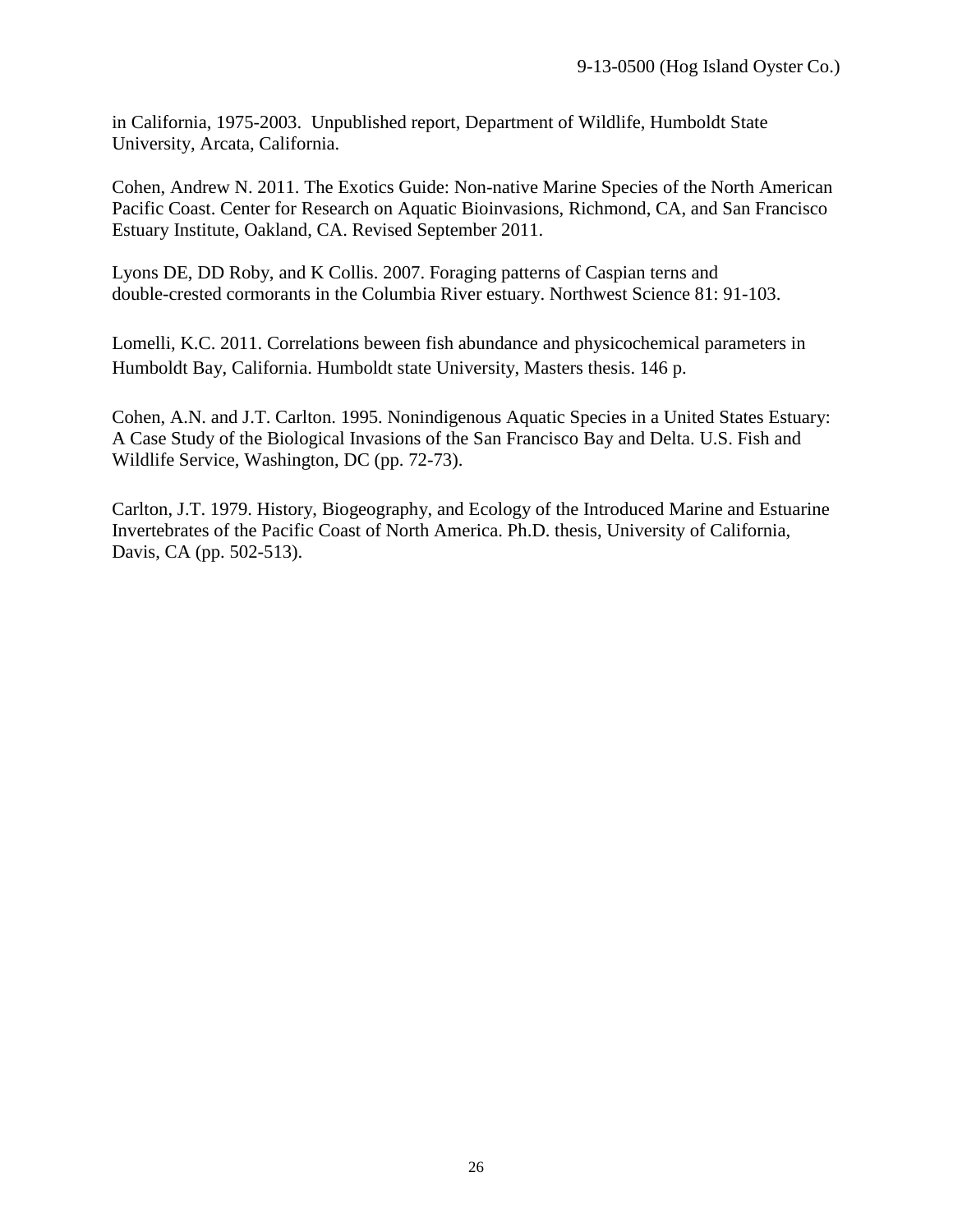<span id="page-26-0"></span>

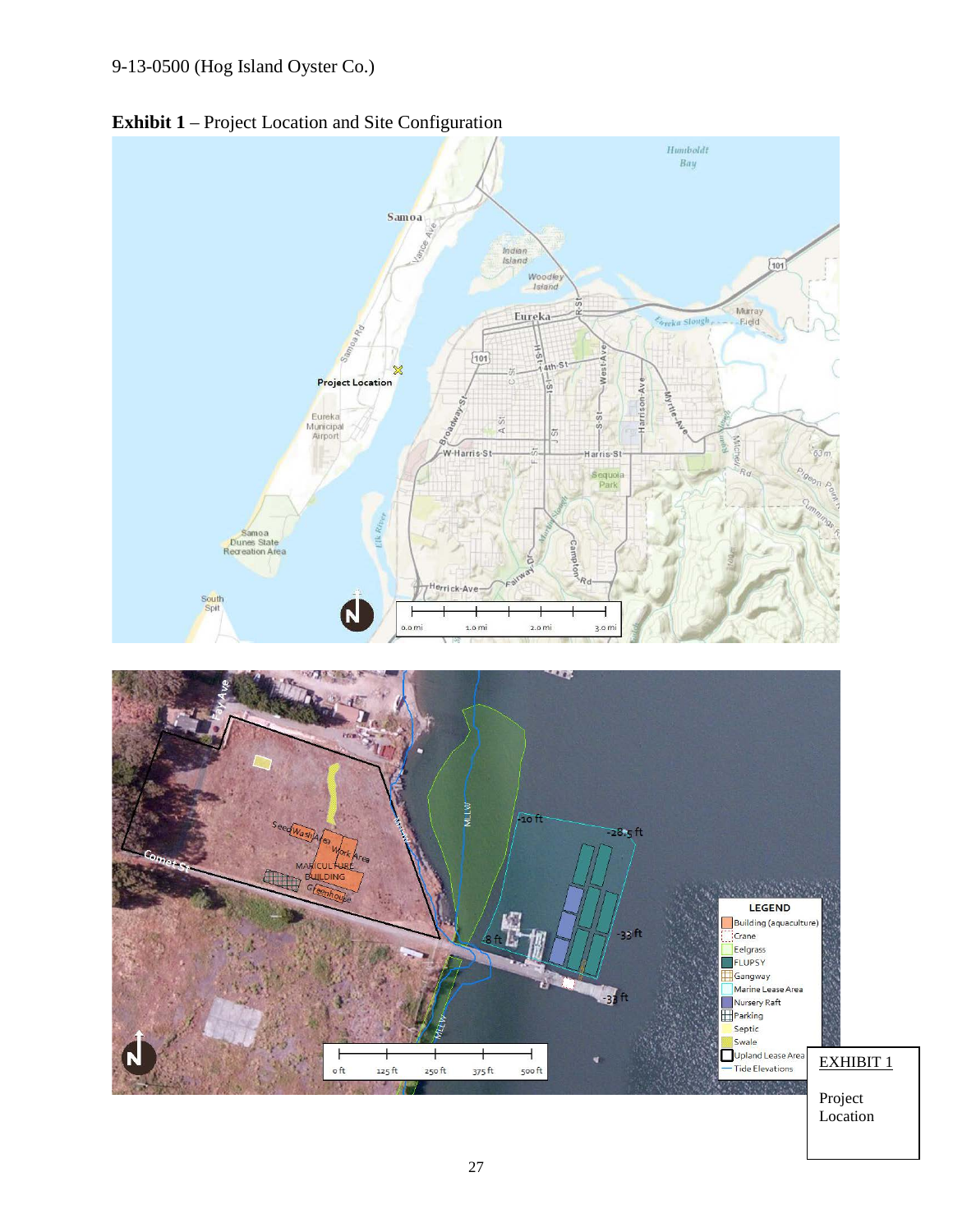<span id="page-27-0"></span>



EXHIBIT 2 Nursery Rafts and FLUPSYs